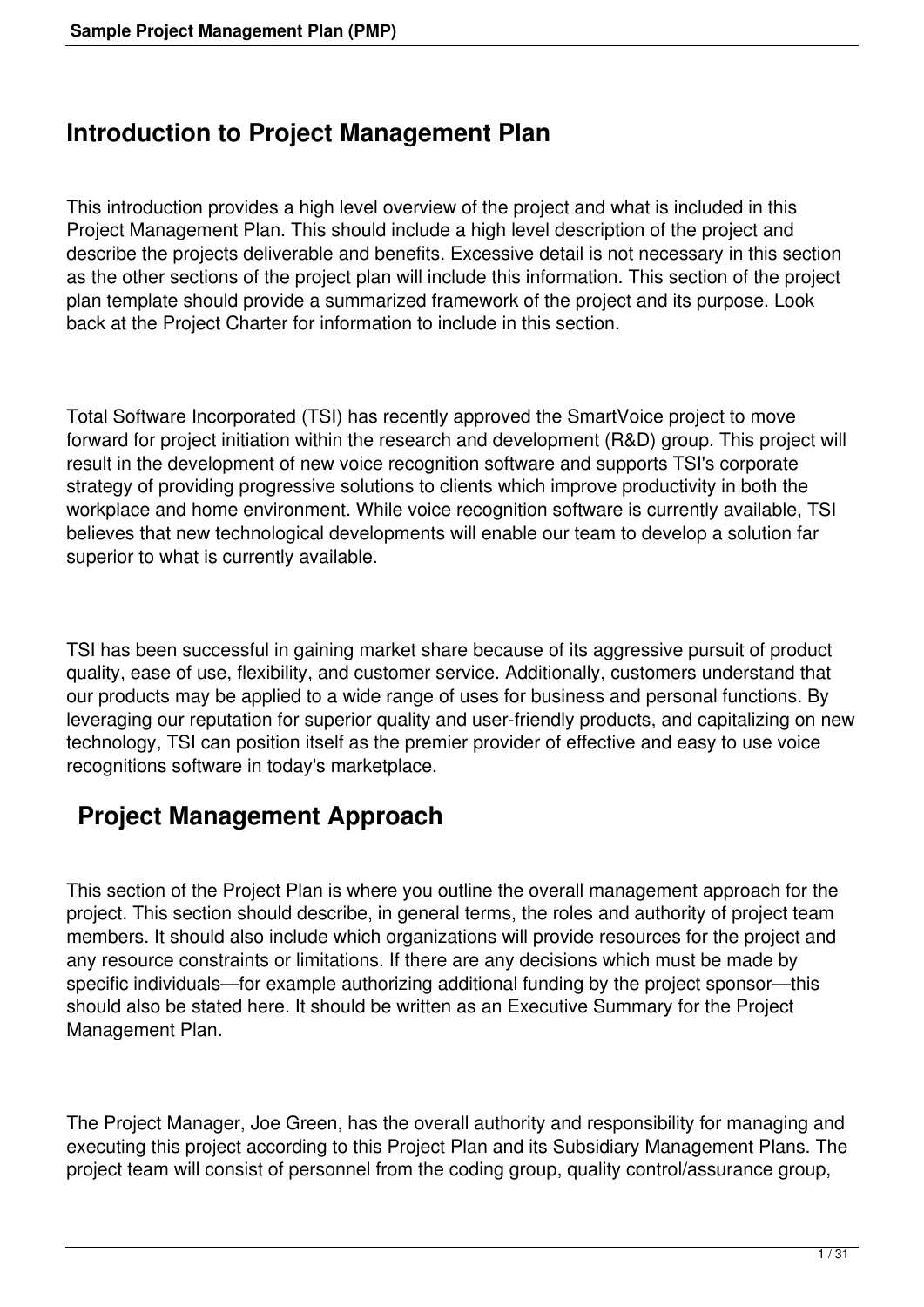technical writing group, and testing group. The project manager will work with all resources to perform project planning. All project and subsidiary management plans will be reviewed and approved by the project sponsor. All funding decisions will also be made by the project sponsor. Any delegation of approval authority to the project manager should be done in writing and be signed by both the project sponsor and project manager.

The project team will be a matrix in that team members from each organization continue to report to their organizational management throughout the duration of the project. The project manager is responsible for communicating with organizational managers on the progress and performance of each project resource.

# **Importance of Project Scope**

State the scope of the project in this section of the Project Management Plan. The scope statement from the project charter should be used as a starting point; however, the project plan needs to include a much more detailed scope than the charter. This detail should include what the project does and does not include. The more detail included in this section, the better the product. This will help to clarify what is included in the project and help to avoid any confusion from project team members and stakeholders.

The scope of TSI's SmartVoice project includes the planning, design, development, testing, and transition of the SmartVoice voice recognition software package. This software will meet or exceed organizational software standards and additional requirements established in the project charter. The scope of this project also includes completion of all documentation, manuals, and training aids to be used in conjunction with the software. Project completion will occur when the software and documentation package has been successfully executed and transitioned to TSI's manufacturing group for production.

All SmartVoice project work will be performed internally and no portion of this project will be outsourced. The scope of this project does not include any changes in requirements to standard operating systems to run the software, software updates or revisions.

# **Milestone List**

Provide a summary list of milestones including dates for each milestone. Include an introductory paragraph in this section which provides some insight to the major milestones. This section of the project plan template should also mention or discuss actions taken if any changes to the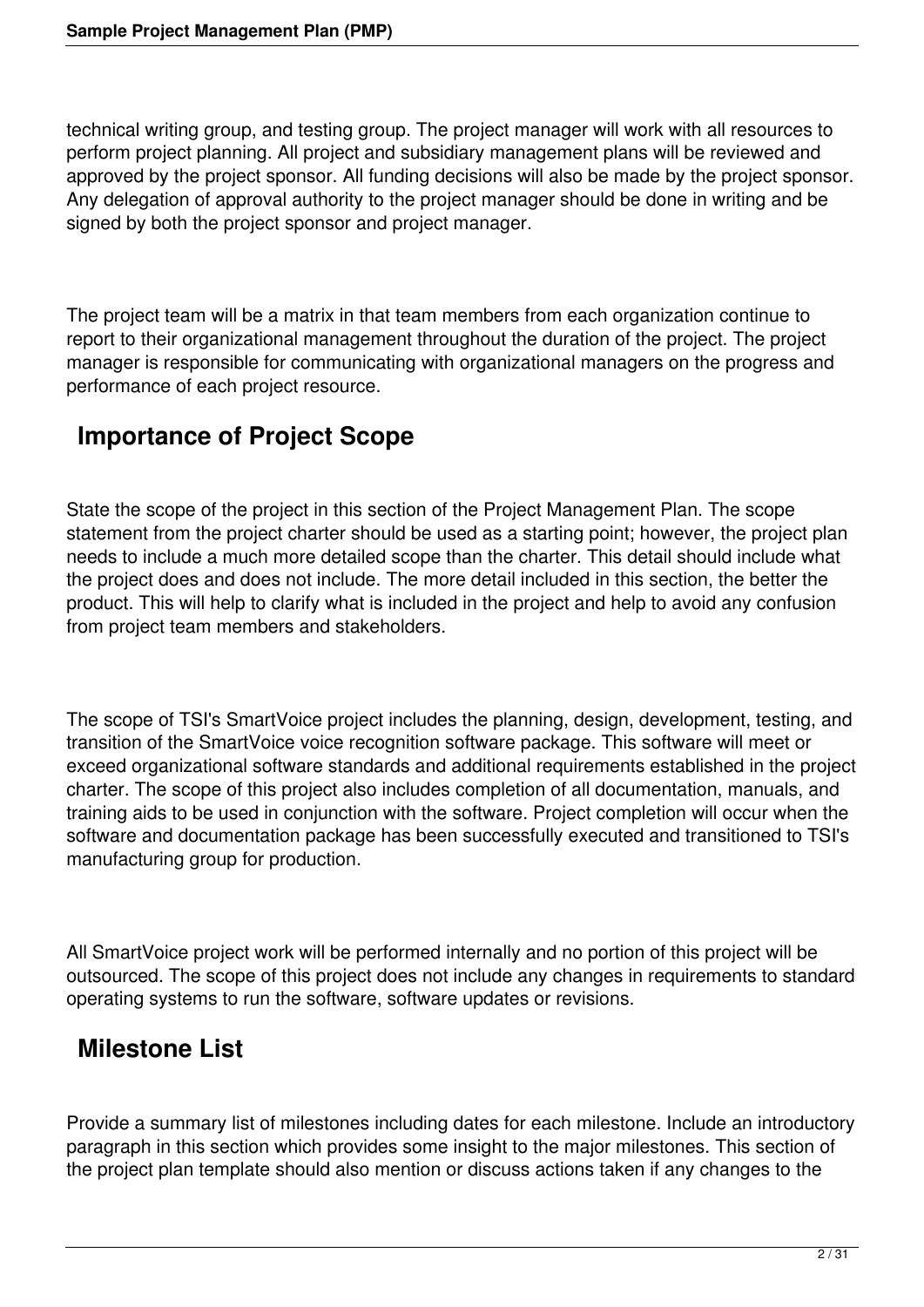milestones or delivery dates are required.

The below chart lists the major milestones for the SmartVoice Project. This chart is comprised only of major project milestones such as completion of a project phase or gate review. There may be smaller milestones which are not included on this chart but are included in the project schedule and WBS. If there are any scheduling delays which may impact a milestone or delivery date, the project manager must be notified immediately so proactive measures may be taken to mitigate slips in dates. Any approved changes to these milestones or dates will be communicated to the project team by the project manager.

**Milestone** 

**Description** 

**Date** 

Complete Requirements Gathering

All requirements for SmartVoice must be determined to base design upon

2/28/xx

Complete SmartVoice Design

This is the theoretical design for the software and its functionality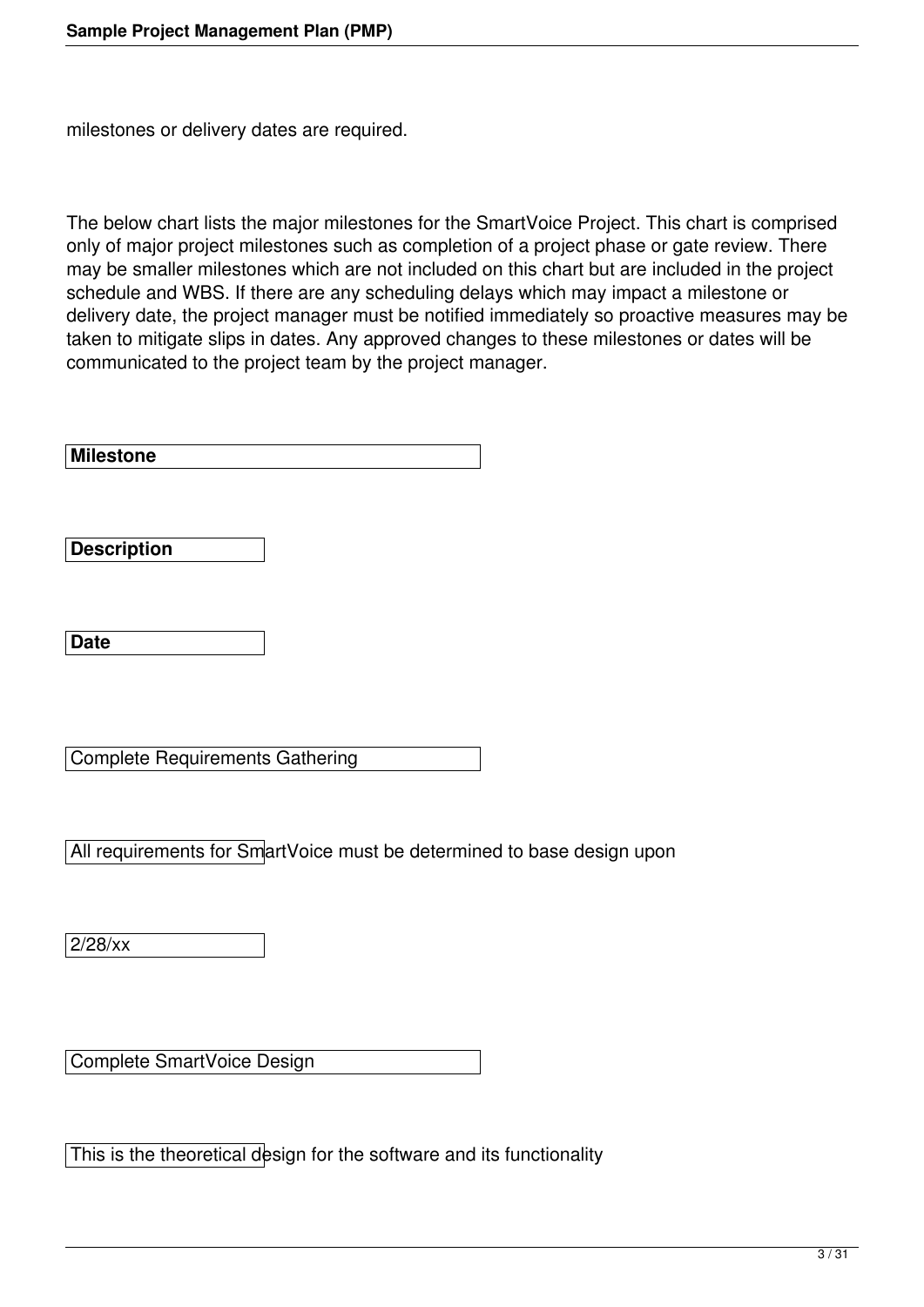5/31/xx

Complete SmartVoice Coding

All coding completed resulting in software prototype

7/31/xx

Complete SmartVoice Testing and Debugging

All functionality tested and all identified errors corrected

8/31/xx

Complete Transition of SmartVoice to TSI Production

Completed software and documentation transitioned to operations group to begin production

11/30/xx

#### **Schedule Baseline and Work Breakdown Structure**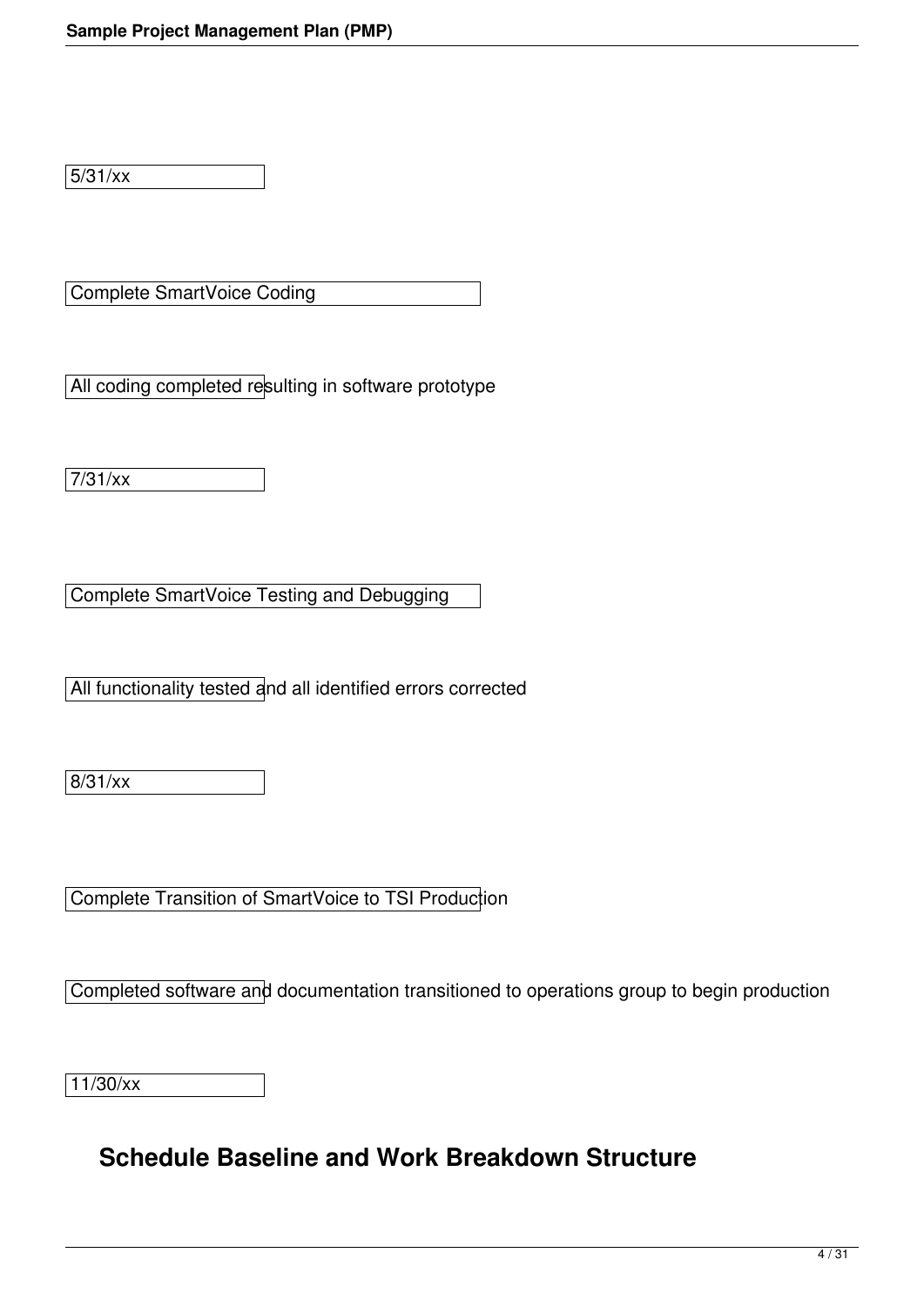This section of the Project Management Plan should discuss the WBS, WBS Dictionary, and Schedule baseline and how they will be used in managing the project's scope. The WBS provides the work packages to be performed for the completion of the project. The WBS Dictionary defines the work packages. The schedule baseline provides a reference point for managing project progress as it pertains to schedule and timeline. The schedule baseline and work breakdown structure (WBS) should be created in Microsoft Project. The WBS can be exported from the MS Project file. Be sure to consult our Work Breakdown Structure Template.

The WBS for the SmartVoice Project is comprised of work packages which do not exceed 40 hours of work but are at least 4 hours of work. Work packages were developed through close collaboration among project team members and stakeholders with input from functional managers and research from past projects.

The WBS Dictionary defines all work packages for the SmartVoice Project. These definitions include all tasks, resources, and deliverables. Every work package in the WBS is defined in the WBS Dictionary and will aid in resource planning, task completion, and ensuring deliverables meet project requirements.

The SmartVoice Project schedule was derived from the WBS and Project Charter with input from all project team members. The schedule was completed, reviewed by the Project Sponsor, and approved and base-lined. The schedule will be maintained as a MS Project Gantt Chart by the SmartVoice Project Manager. Any proposed changes to the schedule will follow TSI's change control process. If established boundary controls may be exceeded, a change request will be submitted to the Project Manager. The Project Manager and team will determine the impact of the change on the schedule, cost, resources, scope, and risks. If it is determined that the impacts will exceed the boundary conditions then the change will be forwarded to the Project Sponsor for review and approval. The SmartVoice boundary conditions are:

CPI less than 0.8 or greater than 1.2 SPI less than 0.8 or greater than 1.2

If the change is approved by the Project Sponsor then it will be implemented by the Project Manager who will update the schedule and all documentation and communicate the change to all stakeholders in accordance with the Change Control Process.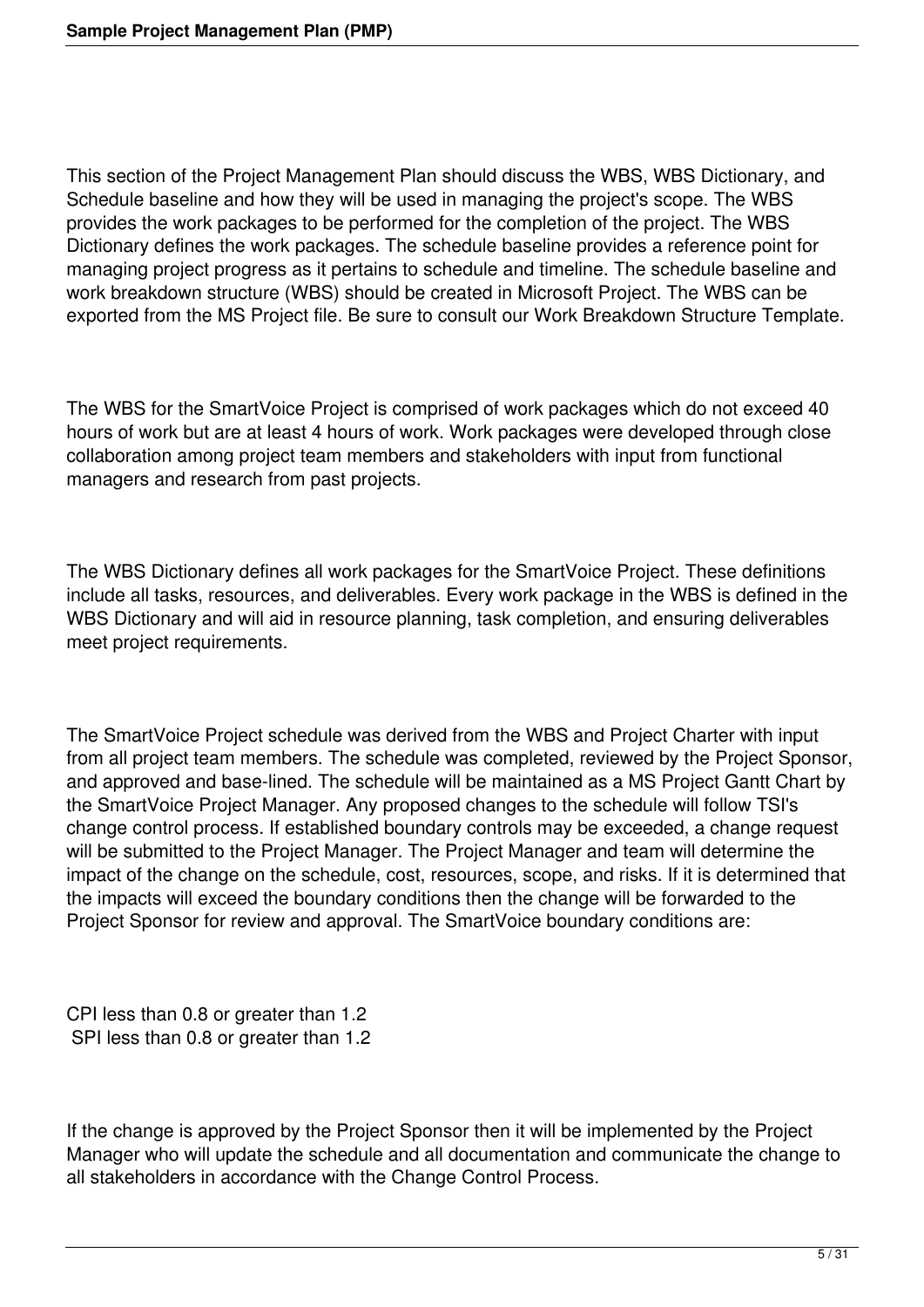The Project Schedule Baseline and Work Breakdown Structure are provided in Appendix A, Project Schedule and Appendix B, Work Breakdown Structure.

# **Sample Project Management Plans Change Management Plan**

This part of the Project Plan should describe your change control process. Ideally, this process will be some type of organizational standard which is repeatable and done on most or all projects when a change is necessary. Changes to any project must be carefully considered and the impact of the change must be clear in order to make any type of approval decisions. Many organizations have change control boards (CCBs) which review proposed changes and either approve or deny them. This is an effective way to provide oversight and ensure adequate feedback and review of the change is obtained. This section of the project plan template gives you an place where you should also identify who has approval authority for changes to the project, who submits the changes, how they are tracked and monitored.

For complex or large projects the Change Management Plan may be included as an appendix to the Project Management Plan or as a separate, stand-alone document. We have a detailed Change Management Plan Template available on our website.

The following steps comprise TSI's organization change control process for all projects and will be utilized on the SmartVoice project:

Step #1: Identify the need for a change (Any Stakeholder)

 Requestor will submit a completed TSI change request form to the project manager Step #2: Log change in the change request register (Project Manager)

 The project manager will maintain a log of all change requests for the duration of the project Step #3: Conduct an evaluation of the change (Project Manager, Project Team, Requestor) The project manager will conduct an evaluation of the impact of the change to cost, risk, schedule, and scope

 Step #4: Submit change request to Change Control Board (CCB) (Project Manager) The project manager will submit the change request and analysis to the CCB for review Step #5: Change Control Board decision (CCB)

 The CCB will discuss the proposed change and decide whether or not it will be approved based on all submitted information

Step #6: Implement change (Project Manager)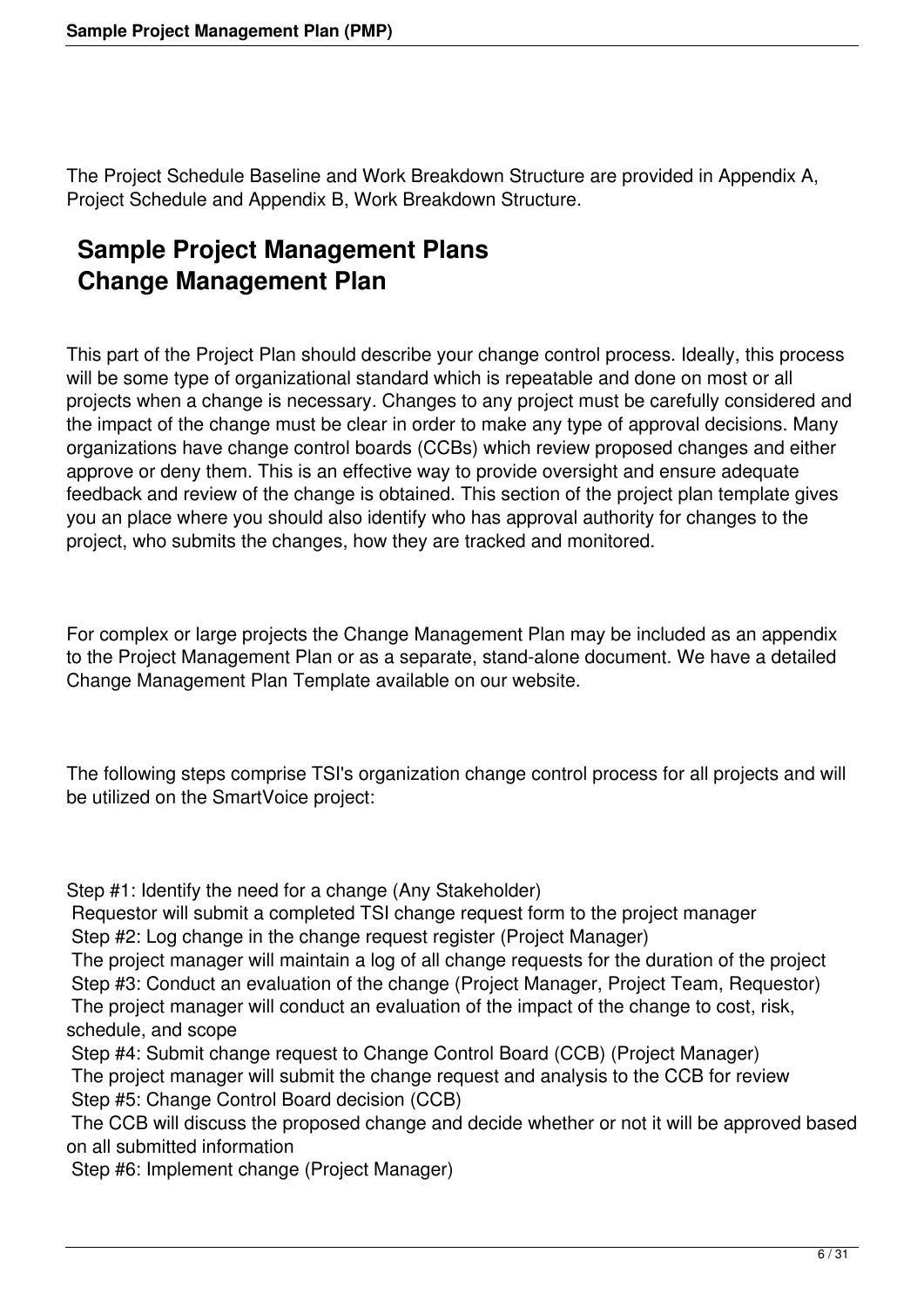If a change is approved by the CCB, the project manager will update and re-baseline project documentation as necessary as well as ensure any changes are communicated to the team and stakeholders

Any team member or stakeholder may submit a change request for the SmartVoice Project. The SmartVoice Project Sponsor will chair the CCB and any changes to project scope, cost, or schedule must meet his approval. All change requests will be logged in the change control register by the Project Manager and tracked through to completion whether approved or not.

# **Communications Management Plan**

The purpose of the Communications Management Plan is to define the communication requirements for the project and how information will be distributed to ensure project success. You should give considerable thought to how you want to manage communications on every project. By having a solid communications management approach you'll find that many project management problems can be avoided. In this section you should provide an overview of your communications management approach. Generally, the Communications Management Plan defines the following:

- Communication requirements based on roles
- What information will be communicated
- How the information will be communicated
- When will information be distributed
- Who does the communication
- Who receives the communication
- Communications conduct

For larger and more complex projects, the Communications Management Plan may be included as an appendix or separate document apart from the Project Management Plan. We have a detailed Communications Management Plan Template available on our website.

This Communications Management Plan sets the communications framework for this project. It will serve as a guide for communications throughout the life of the project and will be updated as communication requirements change. This plan identifies and defines the roles of SmartVoice project team members as they pertain to communications. It also includes a communications matrix which maps the communication requirements of this project, and communication conduct for meetings and other forms of communication. A project team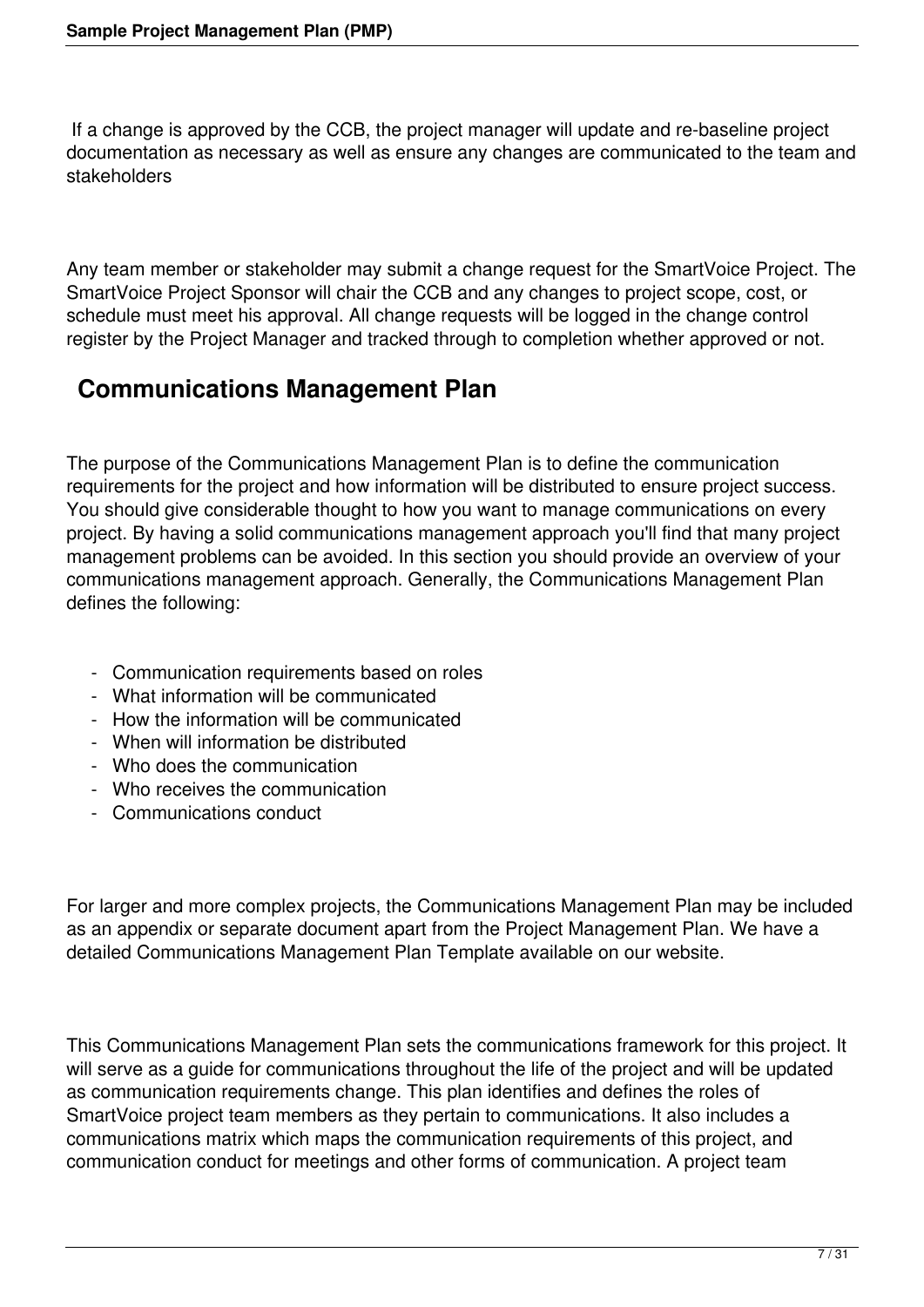directory is also included to provide contact information for all stakeholders directly involved in the project.

The Project Manager will take the lead role in ensuring effective communications on this project. The communications requirements are documented in the Communications Matrix below. The Communications Matrix will be used as the guide for what information to communicate, who is to do the communicating, when to communicate it, and to whom to communicate.

**Communication Type** 

**Description** 

**Frequency** 

**Format** 

**Participants/ Distribution** 

**Deliverable** 

**Owner** 

Weekly Status Report

Email summary of project status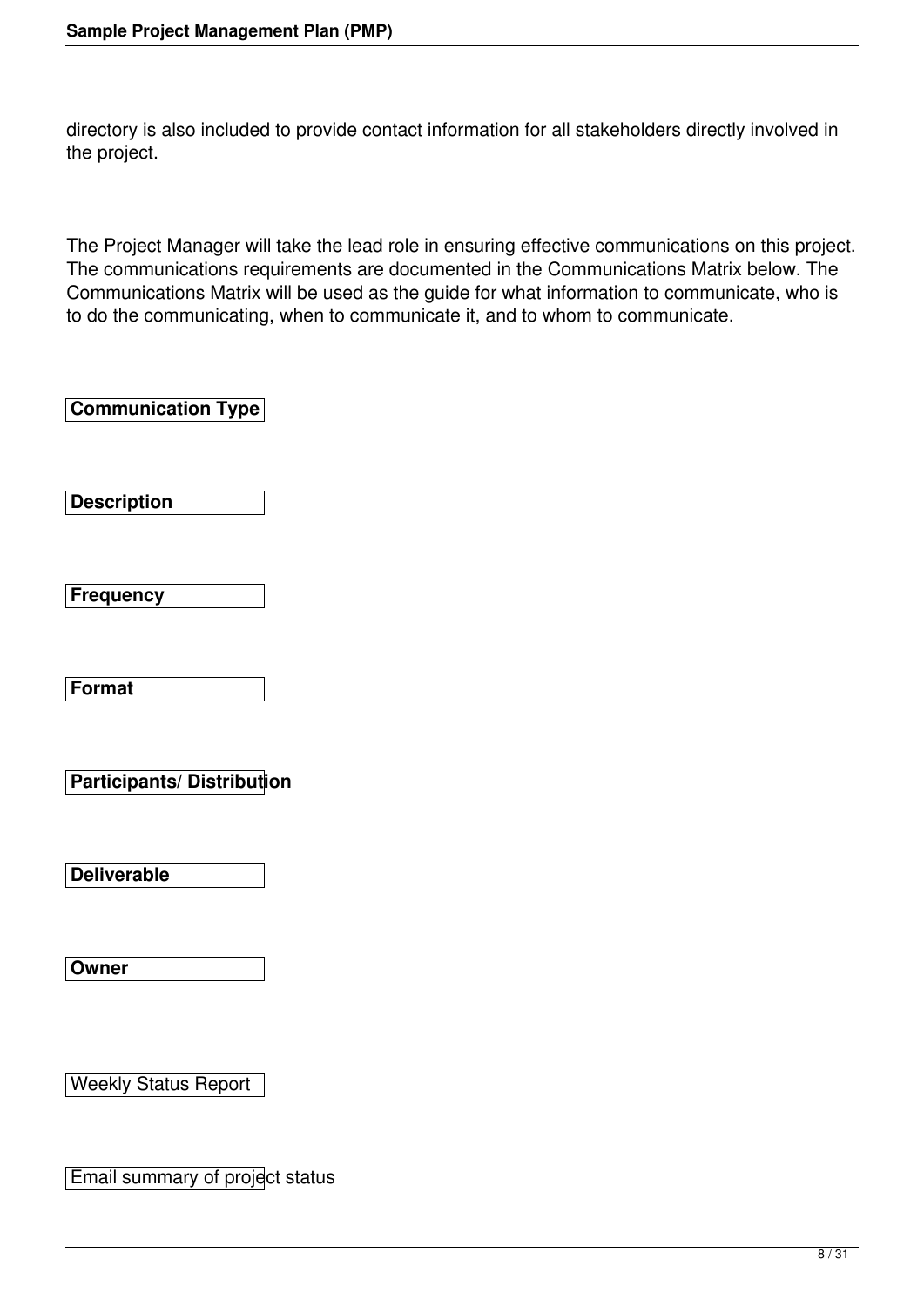Weekly

Email

Project Sponsor, Team and Stakeholders

Status Report

Project Manager

Weekly Project Team Meeting

Meeting to review action register and status

Weekly

In Person

Project Team

Updated Action Register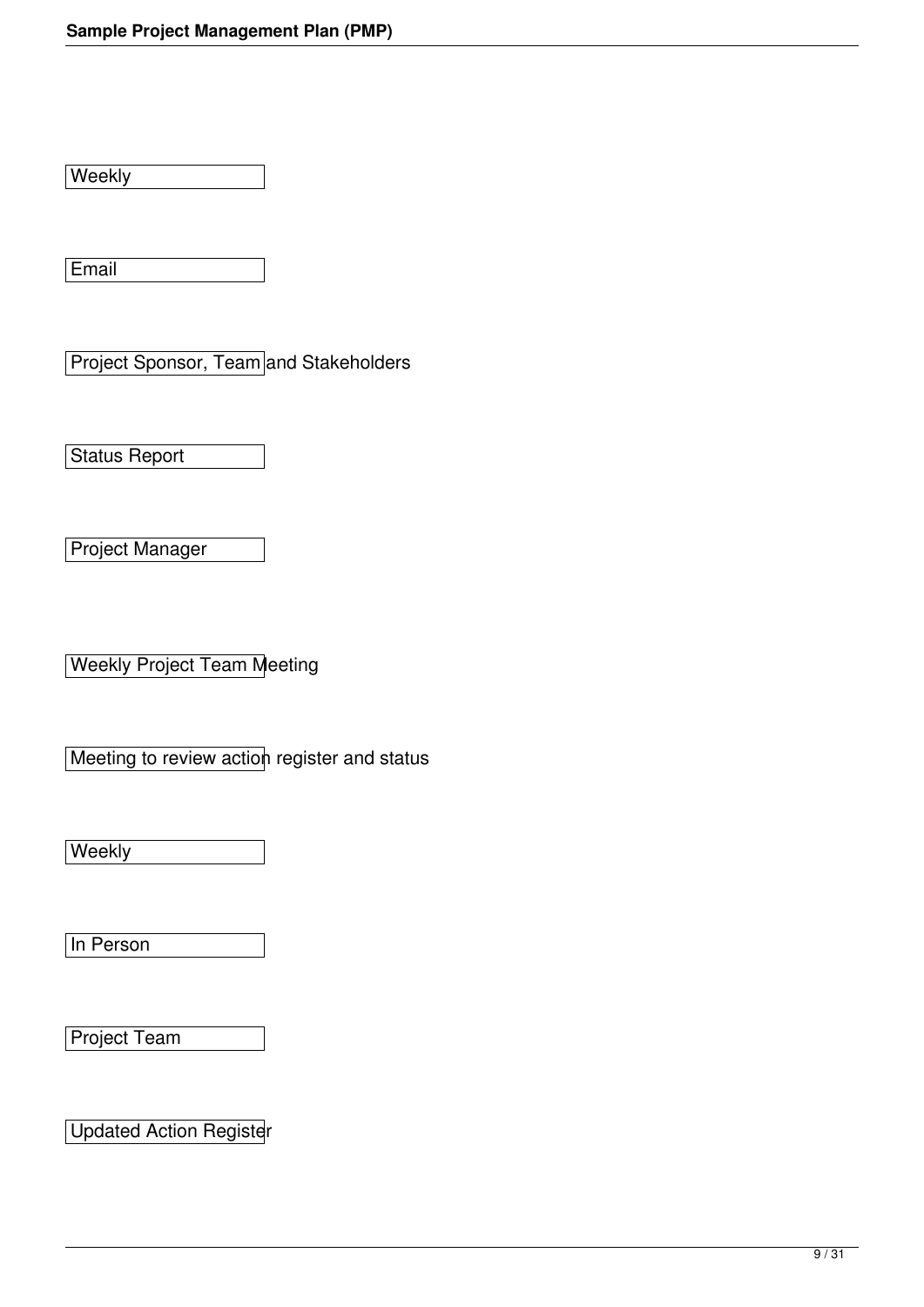Project Manager

Project Monthly Review (PMR)

Present metrics and status to team and sponsor

**Monthly** 

In Person

Project Sponsor, Team, and Stakeholders

**Status and Metric Presentation** 

Project Manager

Project Gate Reviews

Present closeout of project phases and kickoff next phase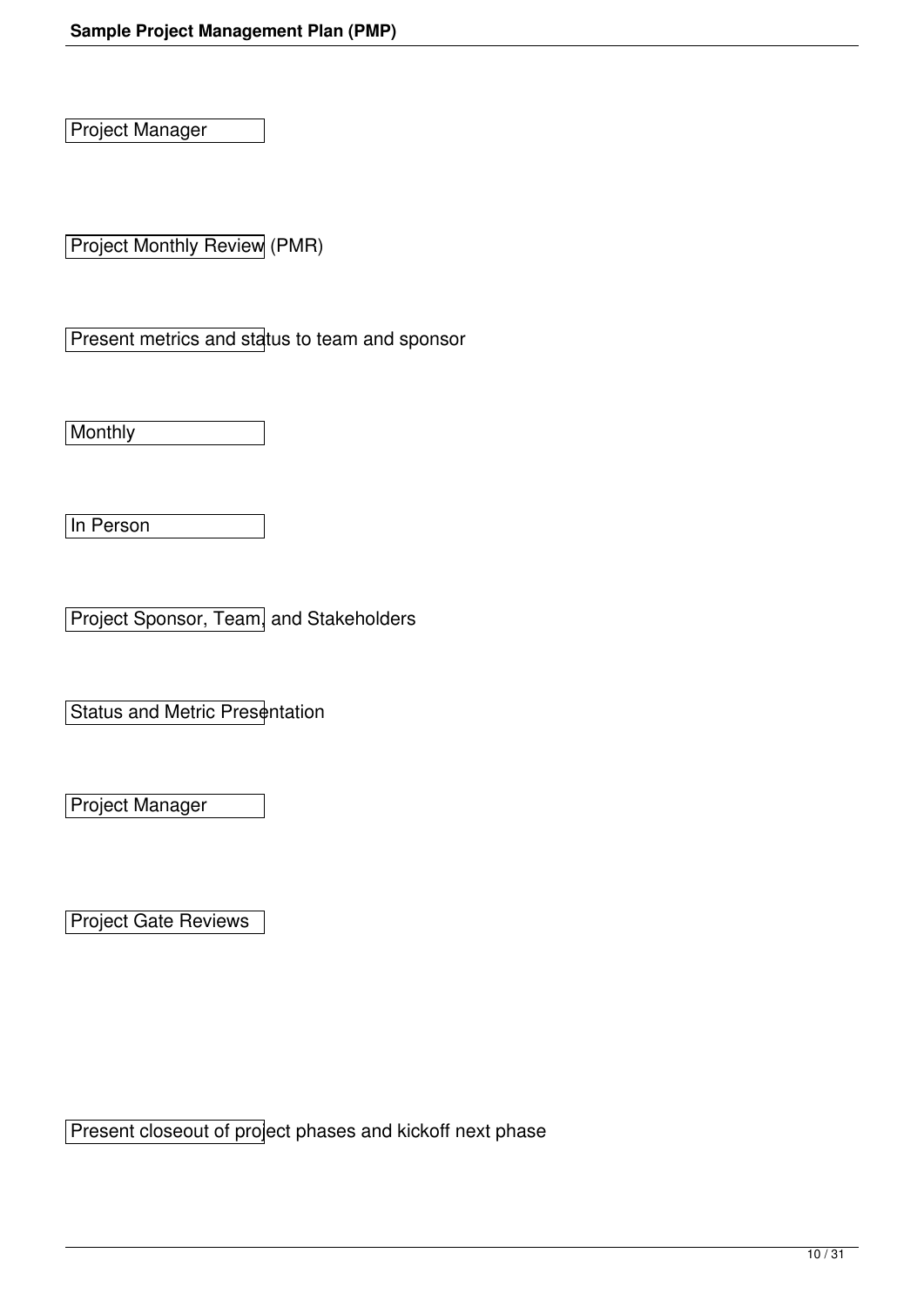As Needed

In Person

Project Sponsor, Team and Stakeholders

Phase completion report and phase kickoff

Project Manager

**Technical Design Review** 

Review of any technical designs or work associated with the project

As Needed

In Person

Project Team

Technical Design Package

Project Manager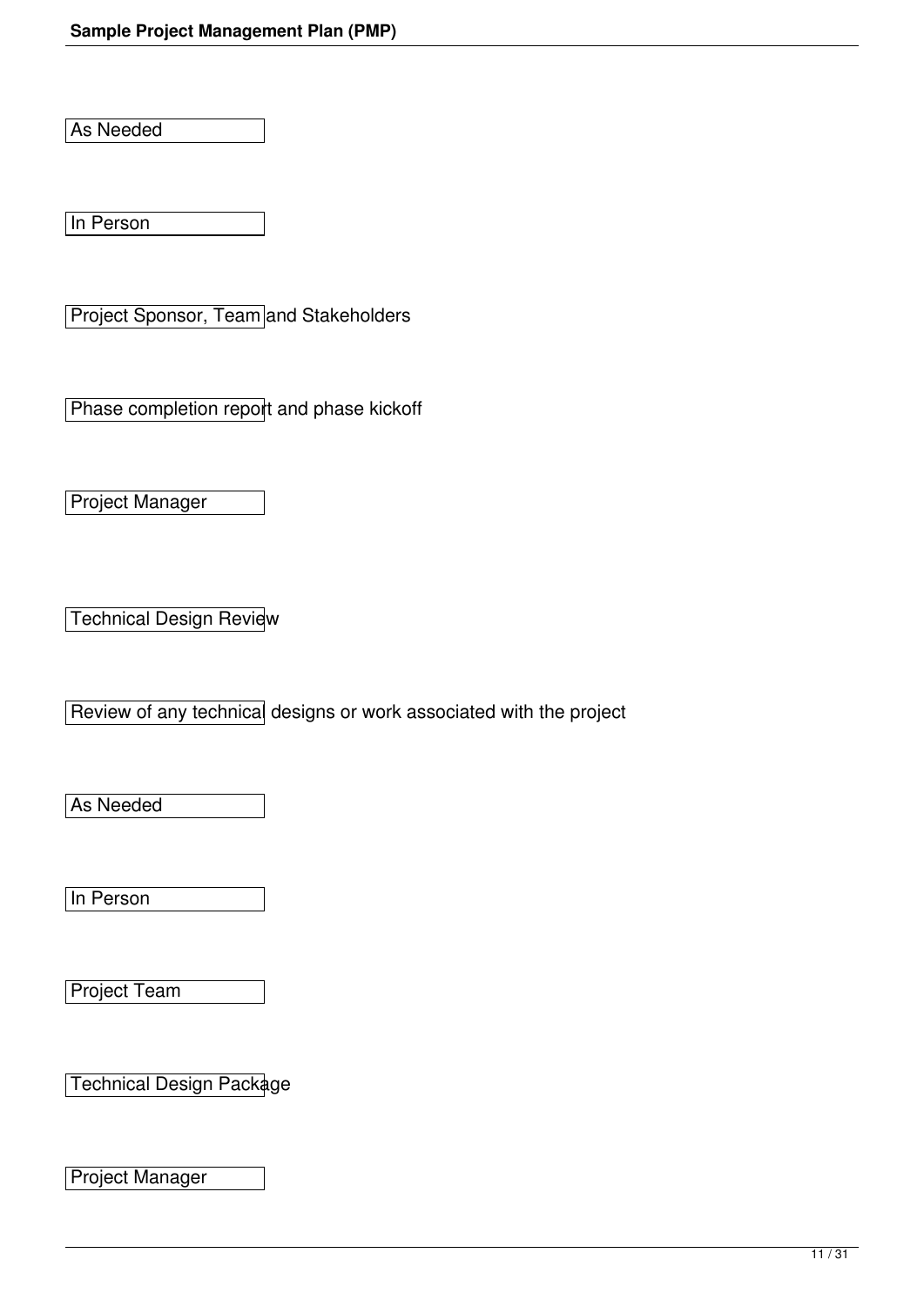Project team directory for all communications is:

**Name** 

**Title** 

**Email** 

**Office Phone** 

**Cell Phone** 

John Davis

Project Sponsor

j.davis@tsi.com

xxx-xxx-xxxx

xxx-xxx-xxxx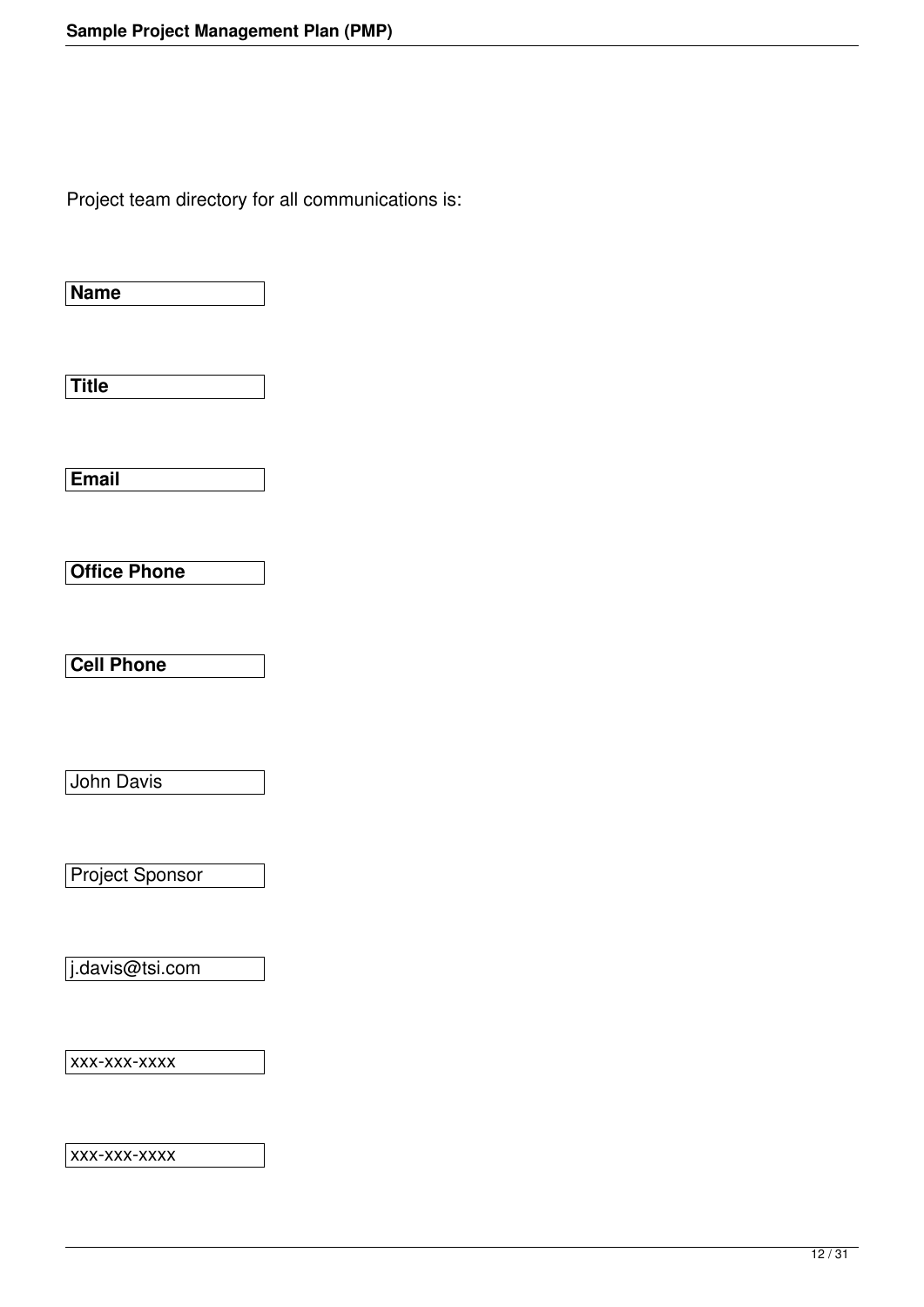Joe Green

Project Manager

j.green@tsi.com

xxx-xxx-xxxx

xxx-xxx-xxxx

Herb Walker

Senior Programmer

h.walker@tsi.com

xxx-xxx-xxxx

xxx-xxx-xxxx

Jason Black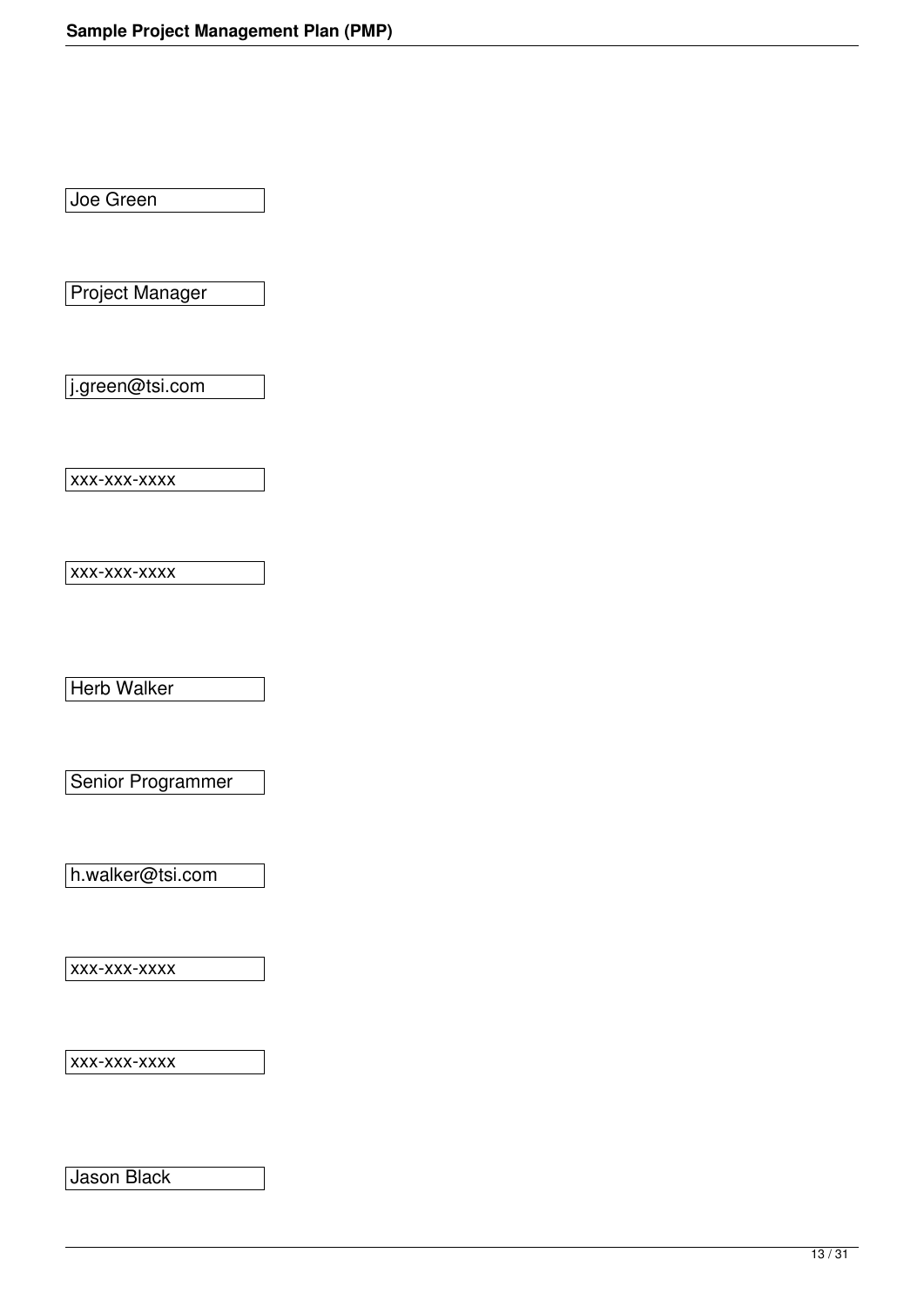Programmer

j.black@tsi.com

xxx-xxx-xxxx

xxx-xxx-xxxx

**Mary White** 

Sr. Quality Specialist

m.white@tsi.com

xxx-xxx-xxxx

xxx-xxx-xxxx

Ron Smith

Quality Specialist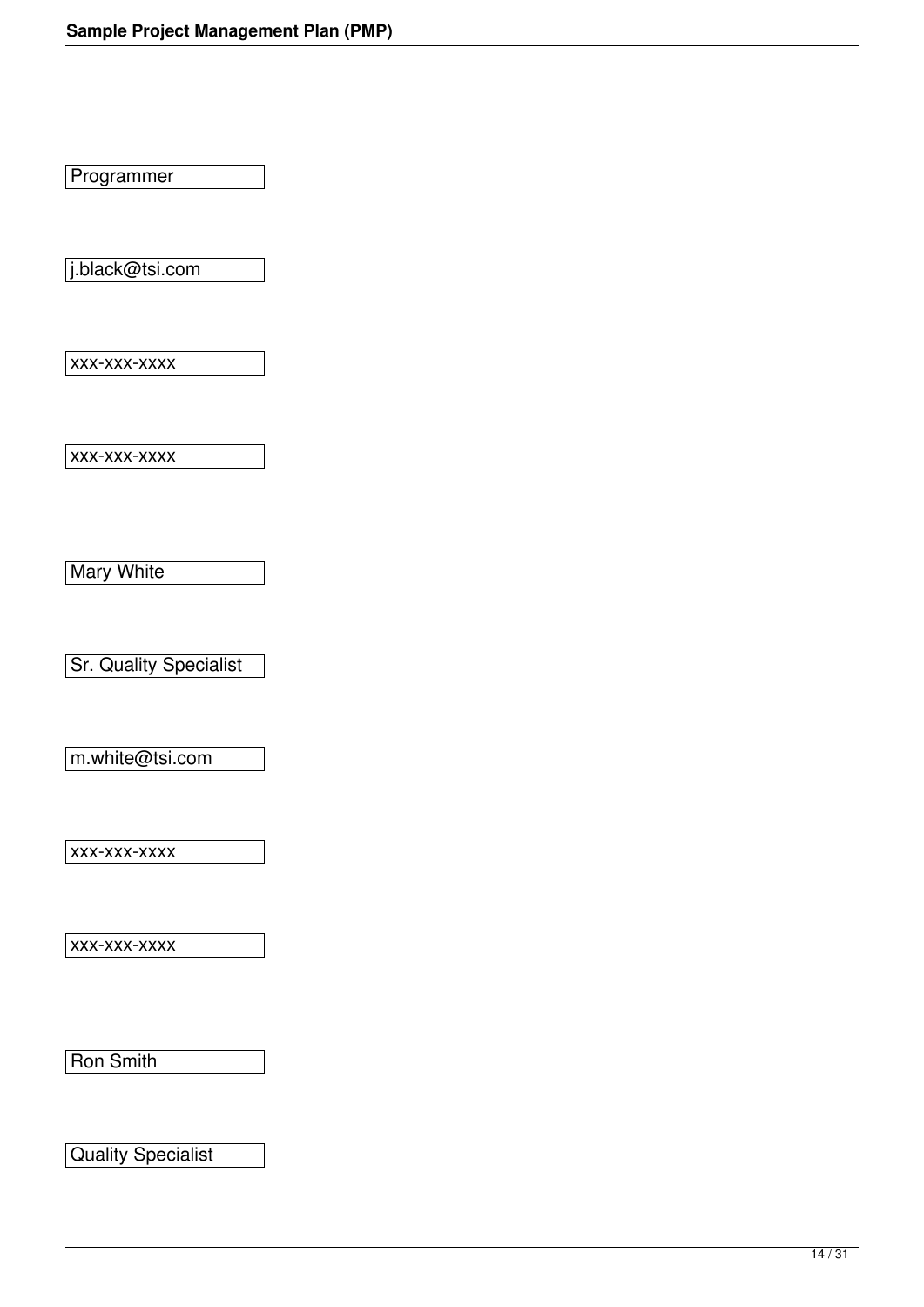r.smith@tsi.com

xxx-xxx-xxxx

 $|$ xxx-xxx-xxxx

Tom Sunday

Technical Writer

t.sunday@tsi.com

xxx-xxx-xxxx

xxx-xxx-xxxx

Karen Brown

Testing Specialist

k.brown@tsi.com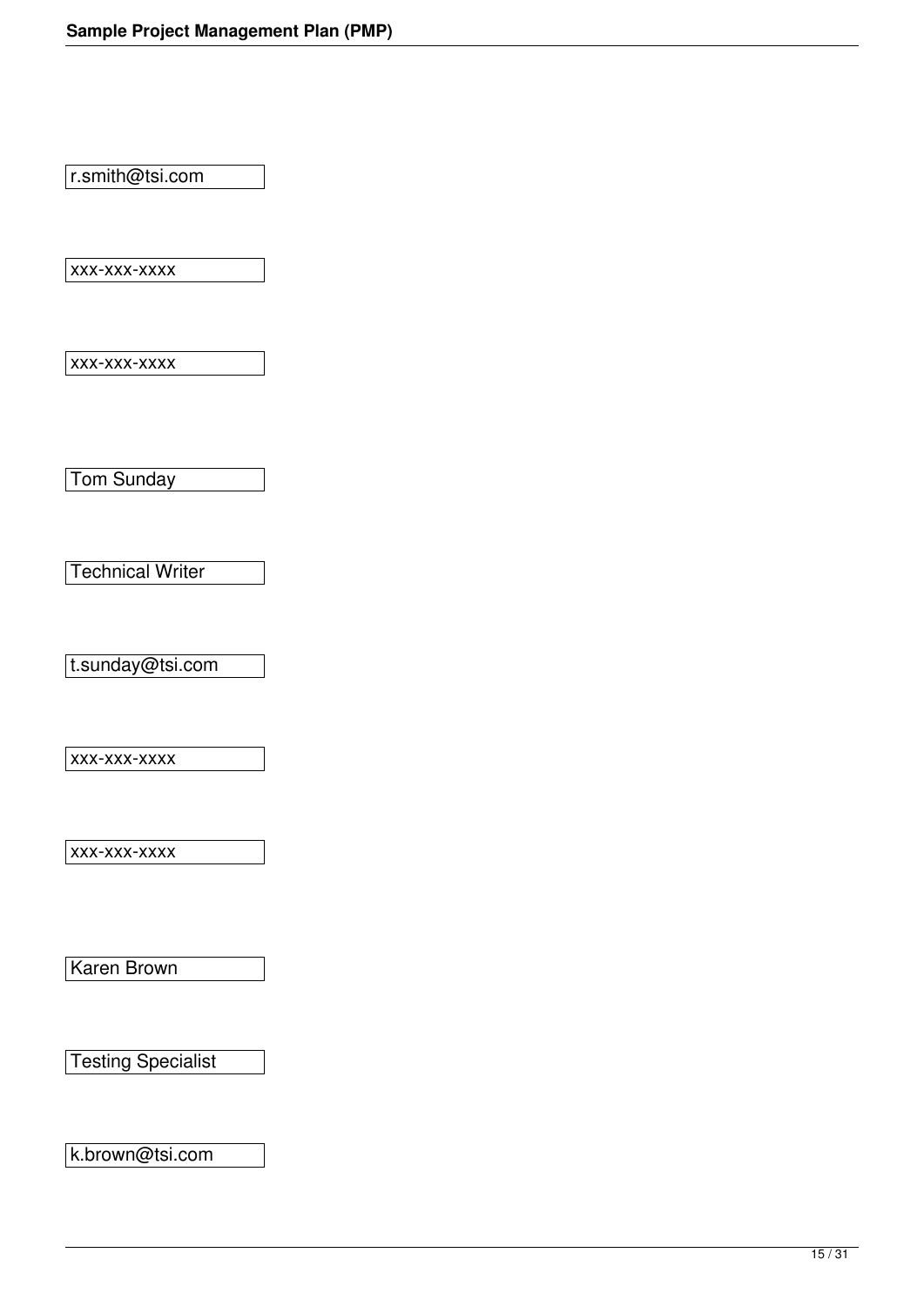xxx-xxx-xxxx

xxx-xxx-xxxx

### **Communications Conduct:**

Meetings:

 The Project Manager will distribute a meeting agenda at least 2 days prior to any scheduled meeting and all participants are expected to review the agenda prior to the meeting. During all project meetings the timekeeper will ensure that the group adheres to the times stated in the agenda and the recorder will take all notes for distribution to the team upon completion of the meeting. It is imperative that all participants arrive to each meeting on time and all cell phones and blackberries should be turned off or set to vibrate mode to minimize distractions. Meeting minutes will be distributed no later than 24 hours after each meeting is completed.

Email:

 All email pertaining to the SmartVoice Project should be professional, free of errors, and provide brief communication. Email should be distributed to the correct project participants in accordance with the communication matrix above based on its content. All attachments should be in one of the organization's standard software suite programs and adhere to established company formats. If the email is to bring an issue forward then it should discuss what the issue is, provide a brief background on the issue, and provide a recommendation to correct the issue. The Project Manager should be included on any email pertaining to the SmartVoice Project.

Informal Communications:

 While informal communication is a part of every project and is necessary for successful project completion, any issues, concerns, or updates that arise from informal discussion between team members must be communicated to the Project Manager so the appropriate action may be taken.

#### **Cost Management Plan**

The Cost Management Plan clearly defines how the costs on a project will be managed throughout the project's lifecycle. It sets the format and standards by which the project costs are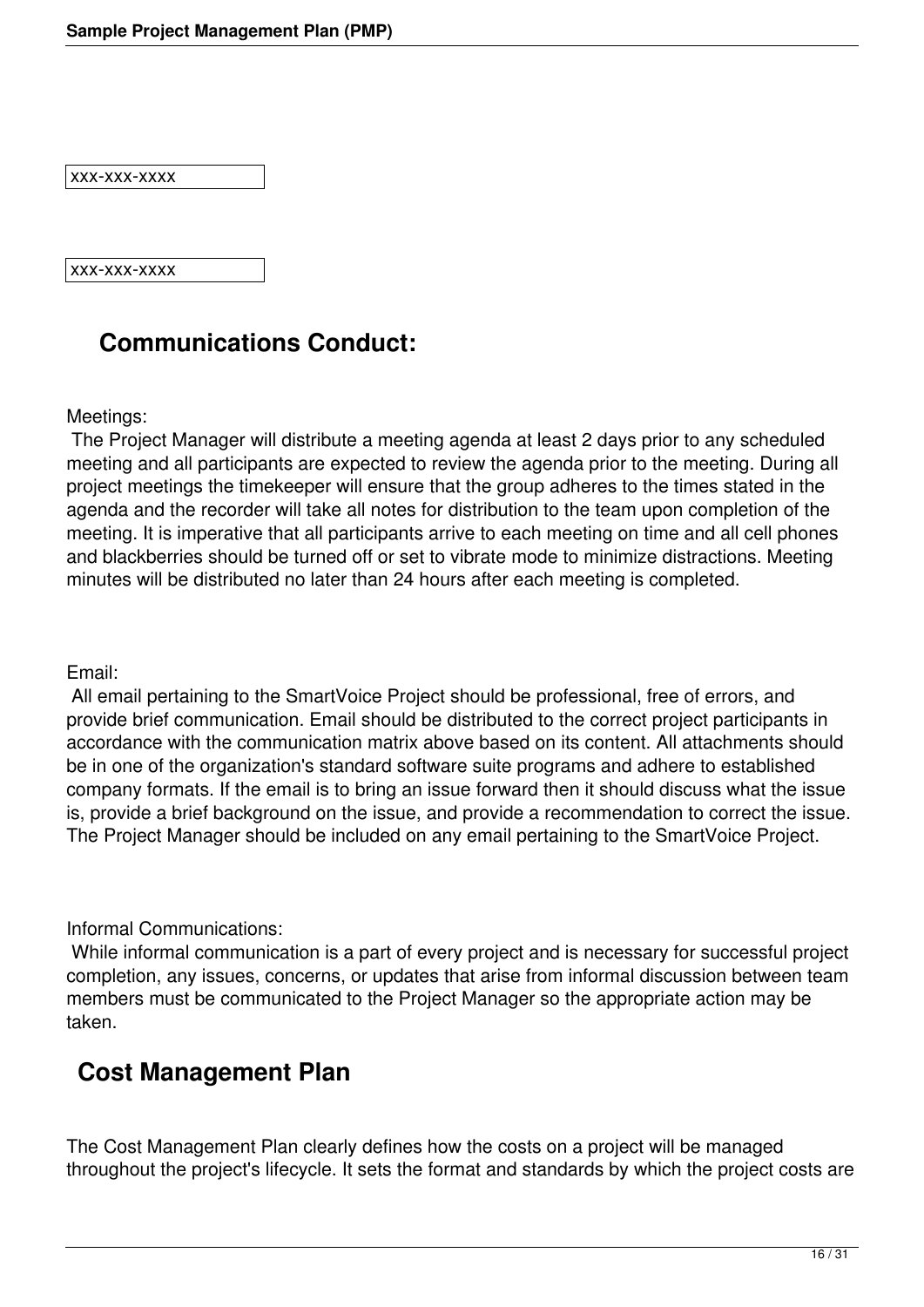measured, reported, and controlled. Working within the cost management guidelines is imperative for all project team members to ensure successful completion of the project. These guidelines may include which level of the WBS cost accounts will be created in and the establishment of acceptable variances. The Cost Management Plan:

- Identifies who is responsible for managing costs
- Identifies who has the authority to approve changes to the project or its budget
- How cost performance is quantitatively measured and reported upon
- Report formats, frequency and to whom they are presented

For complex or large projects the Cost Management Plan may be included as an appendix to the Project Plan or as a separate, stand-alone document. In addition to this project plan template we have a detailed Cost Management Plan Template available on our website.

The Project Manager will be responsible for managing and reporting on the project's cost throughout the duration of the project. The Project Manager will present and review the project's cost performance during the monthly project status meeting. Using earned value calculations, the Project Manager is responsible for accounting for cost deviations and presenting the Project Sponsor with options for getting the project back on budget. All budget authority and decisions, to include budget changes, reside with the SmartVoice Project Sponsor.

For the SmartVoice Project, control accounts will be created at the fourth level of the WBS which is where all costs and performance will be managed and tracked. Financial performance of the SmartVoice Project will be measured through earned value calculations pertaining to the project's cost accounts. Work started on work packages will grant that work package with 50% credit; whereas, the remaining 50% is credited upon completion of all work defined in that work package. Costs may be rounded to the nearest dollar and work hours rounded to the nearest whole hour.

Cost and Schedule Performance Index ( CPI and SPI respectively) will be reported on a monthly basis by the Project Manager to the Project Sponsor. Variances of 10% or +/- 0.1 in the cost and schedule performance indexes will change the status of the cost to yellow or cautionary. These will be reported and if it's determined that there is no or minimal impact on the project's cost or schedule baseline then there may be no action required. Cost variances of 20%, or +/- 0.2 in the cost and schedule performance indexes will change the status of the cost to red or critical. These will be reported and require corrective action from the Project Manager in order to bring the cost and/or schedule performance indexes back in line with the allowable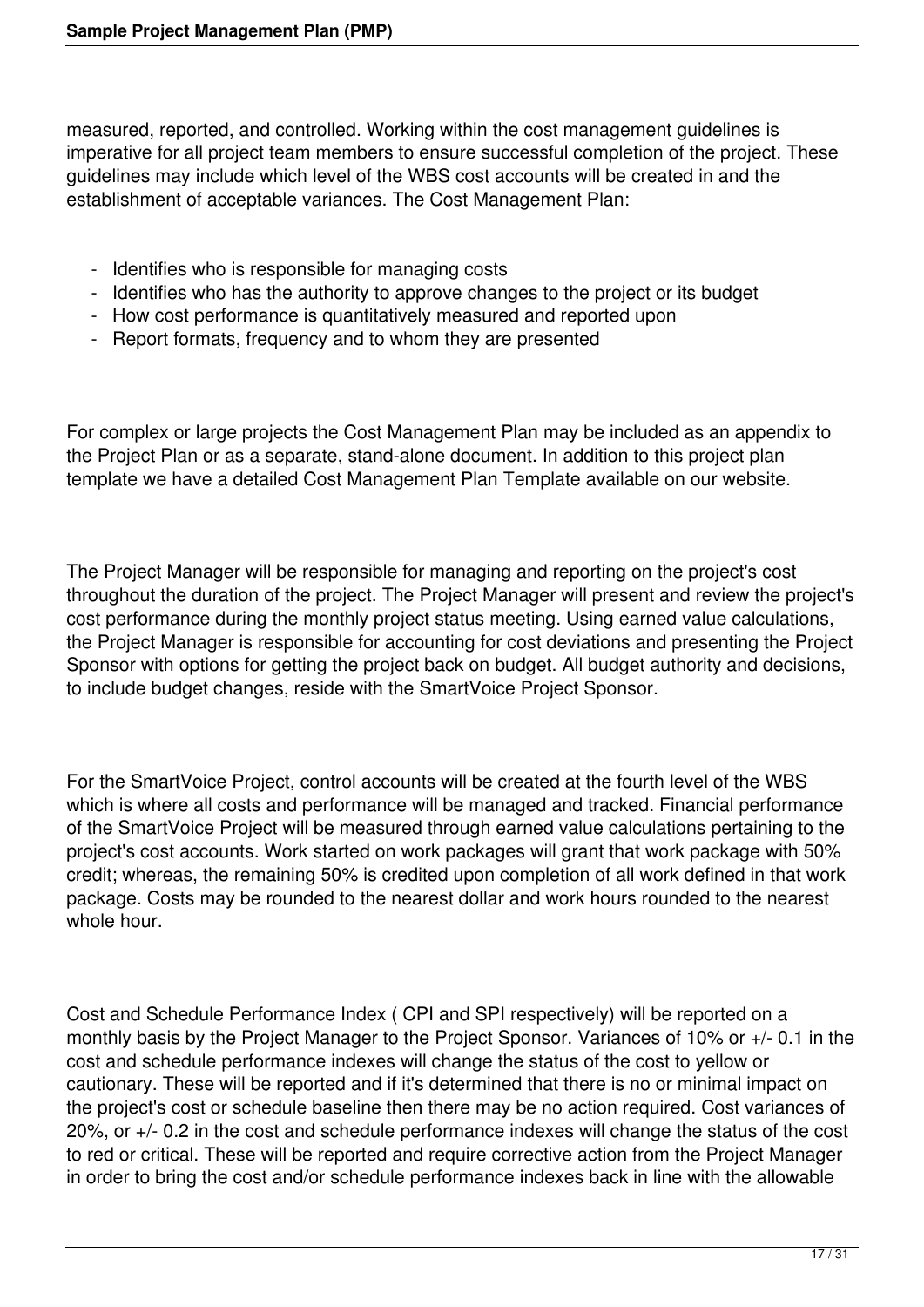variance. Any corrective actions will require a project change request and be must approved by the CCB before it can be implemented.

Earned value calculations will be compiled by the Project Manager and reported at the monthly project status meeting. If there are indications that these values will approach or reach the critical stage before a subsequent meeting, the Project Manager will communicate this to the Project Sponsor immediately.

### **Procurement Management Plan**

The Procurement Management Plan should be defined enough to clearly identify the necessary steps and responsibilities for procurement from the beginning to the end of a project. The project manager must ensure that the plan facilitates the successful completion of the project and does not become an overwhelming task in itself to manage. The project manager will work with the project team, contracts/purchasing department, and other key players to manage the procurement activities.

For larger projects or projects with more complicated procurement management requirements, you can include the Procurement Management Plan as a separate document apart from the Project Management Plan. In addition to this Project Plan Template we have a detailed Procurement Management Plan Template available on our website.

The Project Manager will provide oversight and management for all procurement activities under this project. The Project Manager is authorized to approve all procurement actions up to \$50,000. Any procurement actions exceeding this amount must be approved by the Project Sponsor.

While this project requires minimal or no procurement, in the event procurement is required, the Project Manager will work with the project team to identify all items or services to be procured for the successful completion of the project. The Project Manager will then ensure these procurements are reviewed by the Program Management Office (PMO) and presented to the contracts and purchasing groups. The contracts and purchasing groups will review the procurement actions, determine whether it is advantageous to make or buy the items or resource required services internally, and begin the vendor selection, purchasing and the contracting process.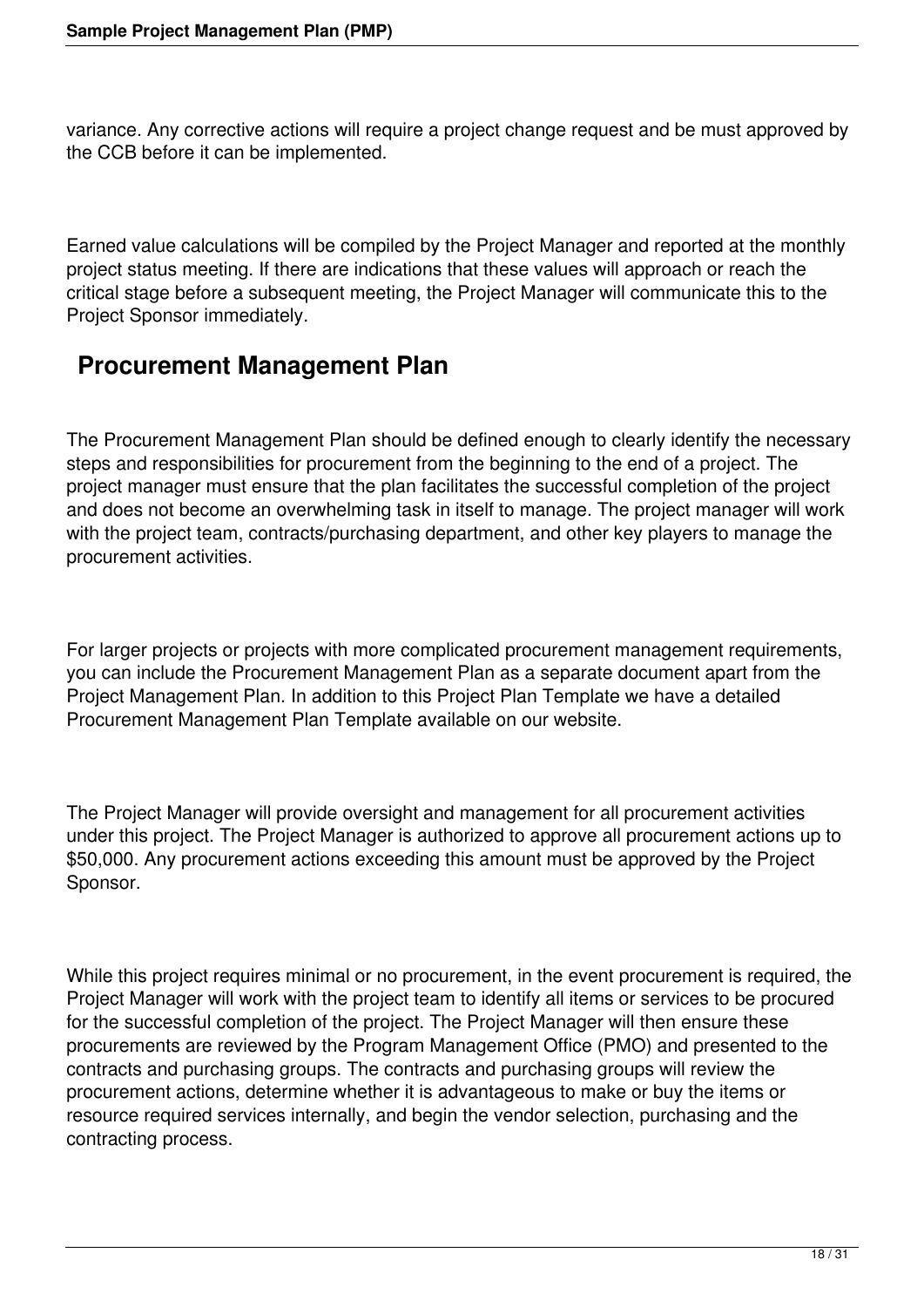In the event a procurement becomes necessary, the Project Manager will be responsible for management any selected vendor or external resource. The Project Manager will also measure performance as it relates to the vendor providing necessary goods and/or services and communicate this to the purchasing and contracts groups.

## **Project Scope Management Plan**

It is important that the approach to managing the projects' scope be clearly defined and documented in detail. Failure to clearly establish and communicate project scope can result in delays, unnecessary work, failure to achieve deliverables, cost overruns, or other unintended consequences. This section provides a summary of the Scope Management Plan in which it addresses the following:

- Who has authority and responsibility for scope management

 - How the scope is defined (i.e. Scope Statement, WBS, WBS Dictionary, Statement of Work)

 - How the scope is measured and verified (i.e. Quality Checklists, Scope Baseline, Work Performance Measurements, etc.)

- The scope change process (who initiates, who authorizes, etc.)

 - Who is responsible for accepting the final project deliverable and approves acceptance of project scope

We have a detailed Scope Management Plan Template available on our website which can be included as an appendix to the Project Management Plan for larger or more complex projects. Be sure to review it and determine if it's necessary for managing your project.

Scope management for the SmartVoice Project will be the sole responsibility of the Project Manager. The scope for this project is defined by the Scope Statement, Work Breakdown Structure (WBS) and WBS Dictionary. The Project Manager, Sponsor, and Stakeholders will establish and approve documentation for measuring project scope which includes deliverable quality checklists and work performance measurements.

Proposed scope changes may be initiated by the Project Manager, Stakeholders or any member of the project team. All change requests will be submitted to the Project Manager who will then evaluate the requested scope change. Upon acceptance of the scope change request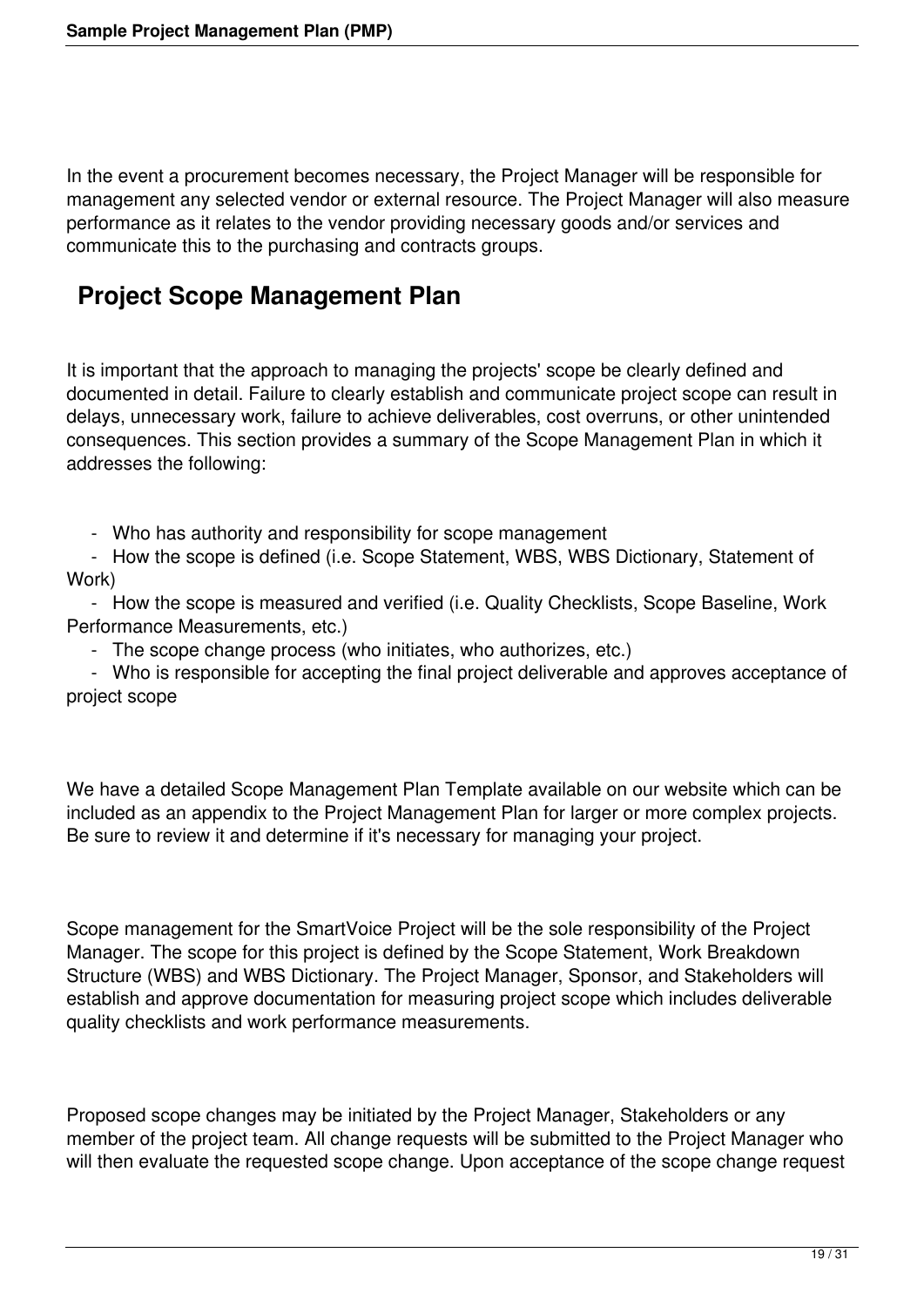the Project Manager will submit the scope change request to the Change Control Board and Project Sponsor for acceptance. Upon approval of scope changes by the Change Control Board and Project Sponsor the Project Manager will update all project documents and communicate the scope change to all stakeholders. Based on feedback and input from the Project Manager and Stakeholders, the Project Sponsor is responsible for the acceptance of the final project deliverables and project scope.

The Project Sponsor is responsible for formally accepting the project's final deliverable. This acceptance will be based on a review of all project documentation, testing results, beta trial results, and completion of all tasks/work packages and product functionality.

### **Schedule Management Plan**

This section of the Project Plan provides a general framework for the approach which will be taken to create the project schedule. Effective schedule management is necessary for ensuring tasks are completed on time, resources are allocated appropriately, and to help measure project performance. This section of the Project Plan should include discussion of the scheduling tool/format, schedule milestones, and schedule development roles and responsibilities.

Be sure to check out the detailed Schedule Management Plan Template available on our website. The separate Schedule Management Plan is suitable for larger projects or projects where the schedule management is more formalized. The Schedule Management Plan can be broken out as an appendix to the Project Plan.

Project schedules for the SmartVoice Project will be created using MS Project 2007 starting with the deliverables identified in the project's Work Breakdown Structure (WBS). Activity definition will identify the specific work packages which must be performed to complete each deliverable. Activity sequencing will be used to determine the order of work packages and assign relationships between project activities. Activity duration estimating will be used to calculate the number of work periods required to complete work packages. Resource estimating will be used to assign resources to work packages in order to complete schedule development.

Once a preliminary schedule has been developed, it will be reviewed by the project team and any resources tentatively assigned to project tasks. The project team and resources must agree to the proposed work package assignments, durations, and schedule. Once this is achieved the project sponsor will review and approve the schedule and it will then be base lined.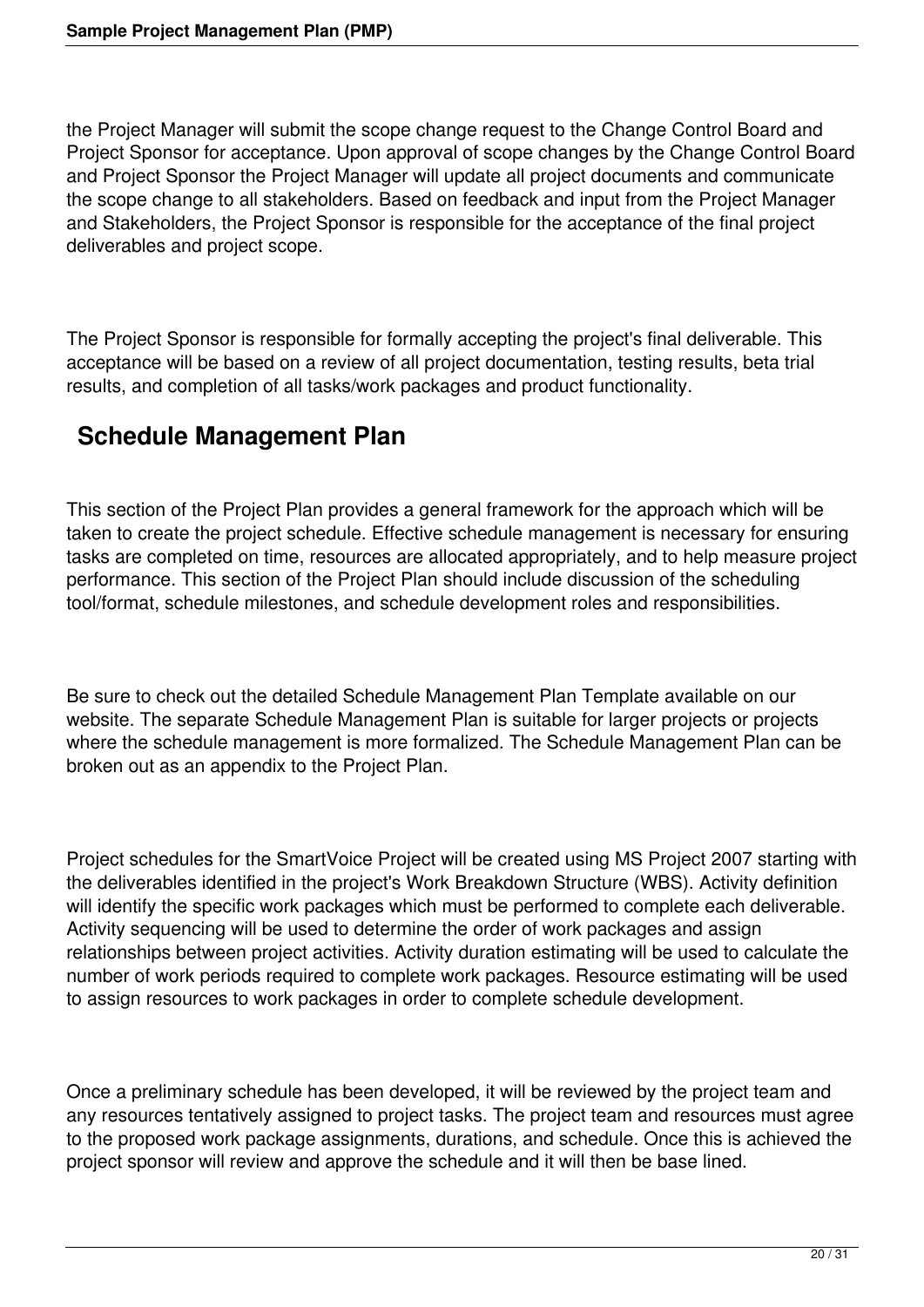In accordance with TSI's organizational standard, the following will be designated as milestones for all project schedules:

- Completion of scope statement and WBS/WBS Dictionary
- Baselined project schedule
- Approval of final project budget
- Project kick-off
	- Approval of roles and responsibilities
	- Requirements definition approval
	- Completion of data mapping/inventory
	- Project implementation
	- Acceptance of final deliverables

Roles and responsibilities for schedule development are as follows:

The project manager will be responsible for facilitating work package definition, sequencing, and estimating duration and resources with the project team. The project manager will also create the project schedule using MS Project 2007 and validate the schedule with the project team, stakeholders, and the project sponsor. The project manager will obtain schedule approval from the project sponsor and baseline the schedule.

The project team is responsible for participating in work package definition, sequencing, duration, and resource estimating. The project team will also review and validate the proposed schedule and perform assigned activities once the schedule is approved.

The project sponsor will participate in reviews of the proposed schedule and approve the final schedule before it is base lined.

The project stakeholders will participate in reviews of the proposed schedule and assist in its validation.

# **Quality Management Plan**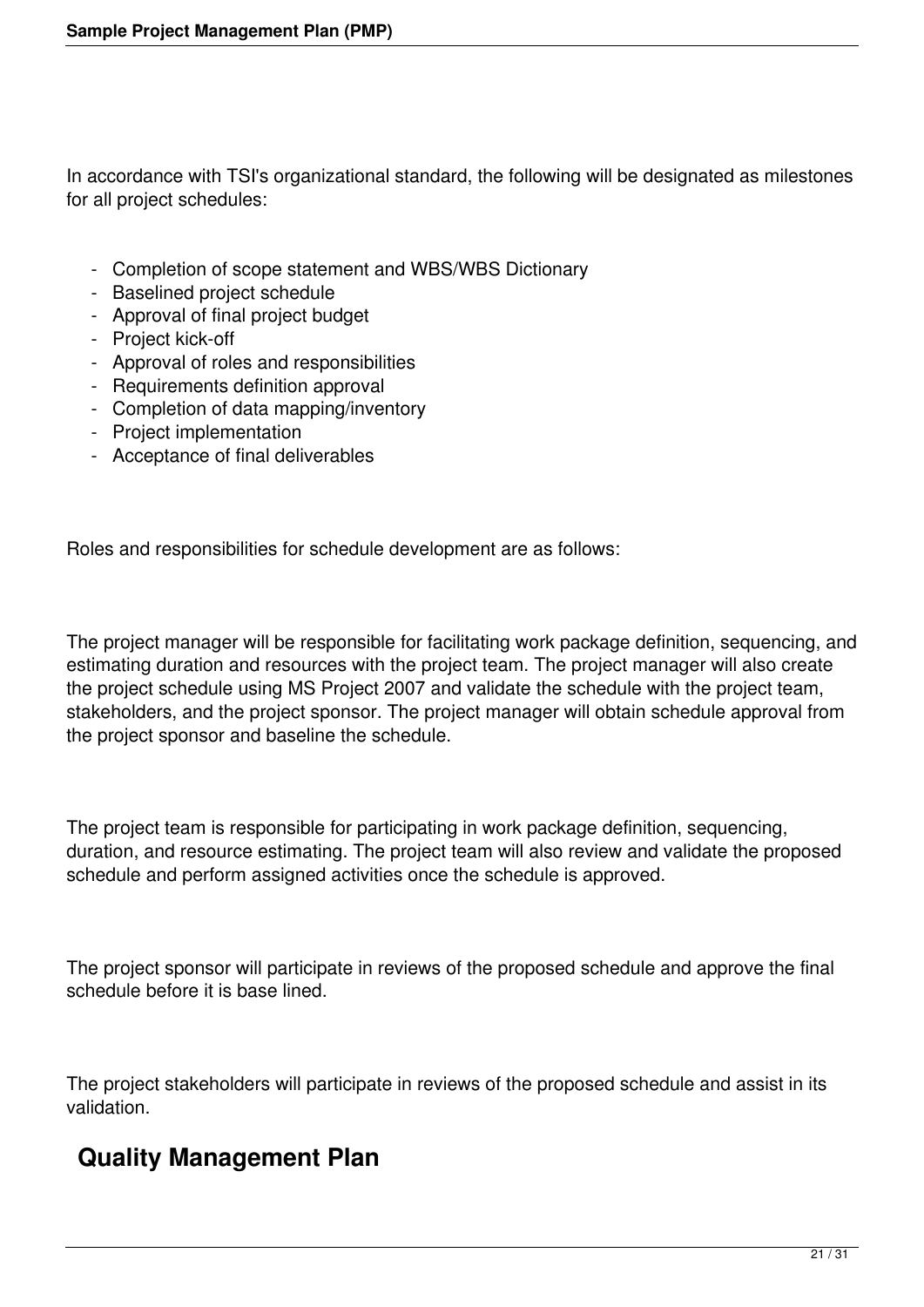This portion of the Project Plan Template discusses how quality management will be used to ensure that the deliverables for the project meet a formally established standard of acceptance. All project deliverables should be defined in order to provide a foundation and understanding of the tasks at hand and what work must be planned. Quality management is the process by which the organization not only completes the work, but completes the work to an acceptable standard. Without a thorough Quality Management Plan, work may be completed in a substandard or unacceptable manner. This section should include quality roles and responsibilities, quality control, quality assurance, and quality monitoring.

For larger or more complex projects, the Quality Management Plan may be included as an appendix or separate document from the Project Management Plan. A detailed Quality Management Plan Template is available for use on our website.

All members of the SmartVoice project team will play a role in quality management. It is imperative that the team ensures that work is completed at an adequate level of quality from individual work packages to the final project deliverable. The following are the quality roles and responsibilities for the SmartVoice Project:

The Project Sponsor is responsible for approving all quality standards for the SmartVoice Project. The Project Sponsor will review all project tasks and deliverables to ensure compliance with established and approved quality standards. Additionally, the Project Sponsor will sign off on the final acceptance of the project deliverable.

The Project Manager is responsible for quality management throughout the duration of the project. The Project Manager is responsible for implementing the Quality Management Plan and ensuring all tasks, processes, and documentation are compliant with the plan. The Project Manager will work with the project's quality specialists to establish acceptable quality standards. The Project Manager is also responsible for communicating and tracking all quality standards to the project team and stakeholders.

The Quality Specialists are responsible for working with the Project Manager to develop and implement the Quality Management Plan. Quality Specialists will recommend tools and methodologies for tracking quality and standards to establish acceptable quality levels. The Quality Specialists will create and maintain Quality Control and Assurance Logs throughout the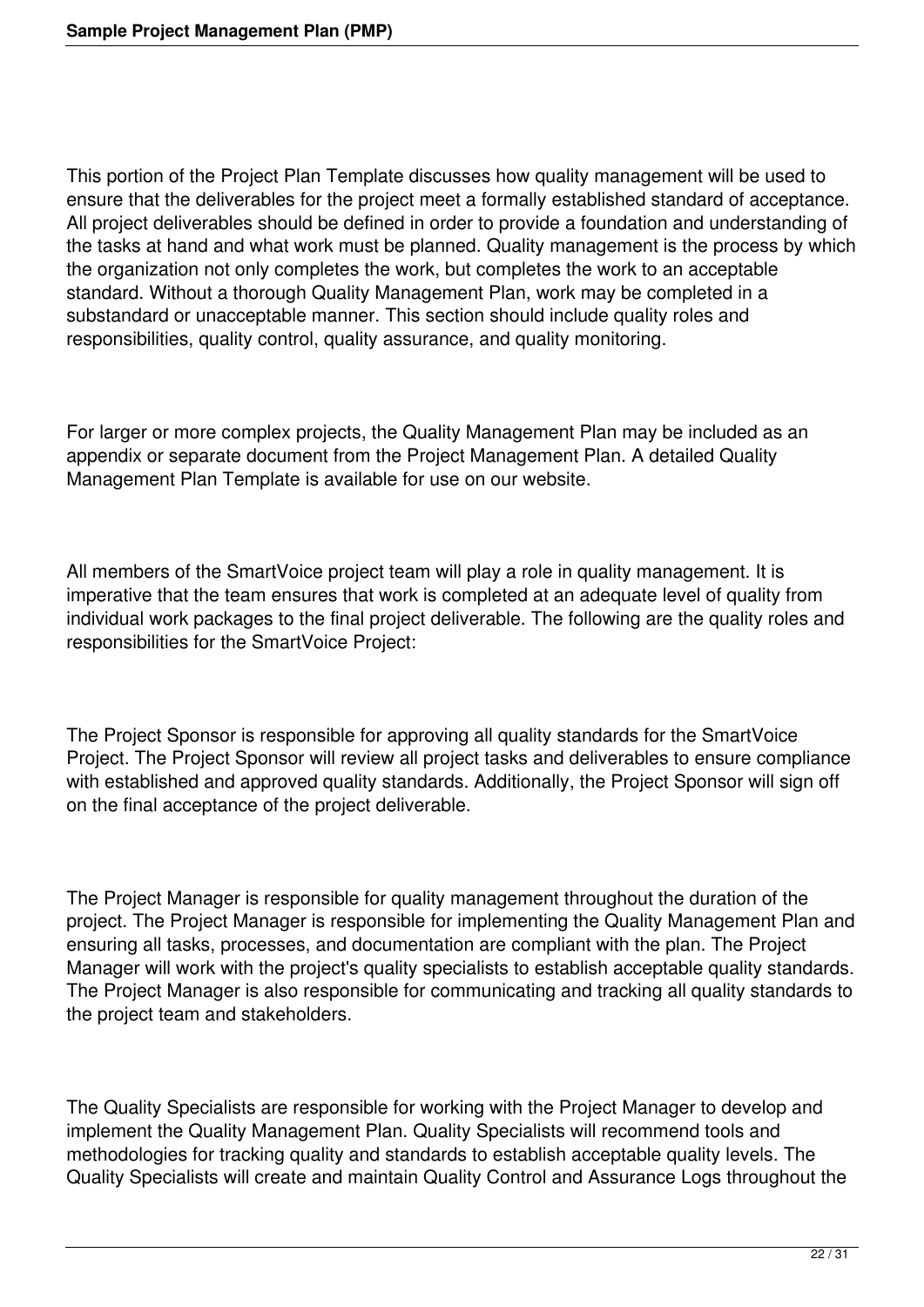project.

The remaining member of the project team, as well as the stakeholders will be responsible for assisting the Project Manager and Quality Specialists in the establishment of acceptable quality standards. They will also work to ensure that all quality standards are met and communicate any concerns regarding quality to the Project Manager.

Quality control for the SmartVoice Project will utilize tools and methodologies for ensuring that all project deliverables comply with approved quality standards. To meet deliverable requirements and expectations, we must implement a formal process in which quality standards are measured and accepted. The Project Manager will ensure all quality standards and quality control activities are met throughout the project. The Quality Specialists will assist the Project Manager in verifying that all quality standards are met for each deliverable. If any changes are proposed and approved by the Project Sponsor and CCB, the Project Manager is responsible for communicating the changes to the project team and updating all project plans and documentation.

Quality assurance for the SmartVoice Project will ensure that all processes used in the completion of the project meet acceptable quality standards. These process standards are in place to maximize project efficiency and minimize waste. For each process used throughout the project, the Project Manager will track and measure quality against the approved standards with the assistance of the Quality Specialists and ensure all quality standards are met. If any changes are proposed and approved by the Project Sponsor and CCB, the Project Manager is responsible for communicating the changes to the project team and updating all project plans and documentation.

### **Risk Management Plan**

This part of the Project Plan provides a general description for the approach taken to identify and manage the risks associated with the project. It should be a short paragraph or two summarizing the approach to risk management on this project.

Since risk management is a science in itself, we have many risk management templates available on our website. Look for the detailed Risk Management Plan Template, Risk Register Template along with our article on how to perform a risk assessment meeting.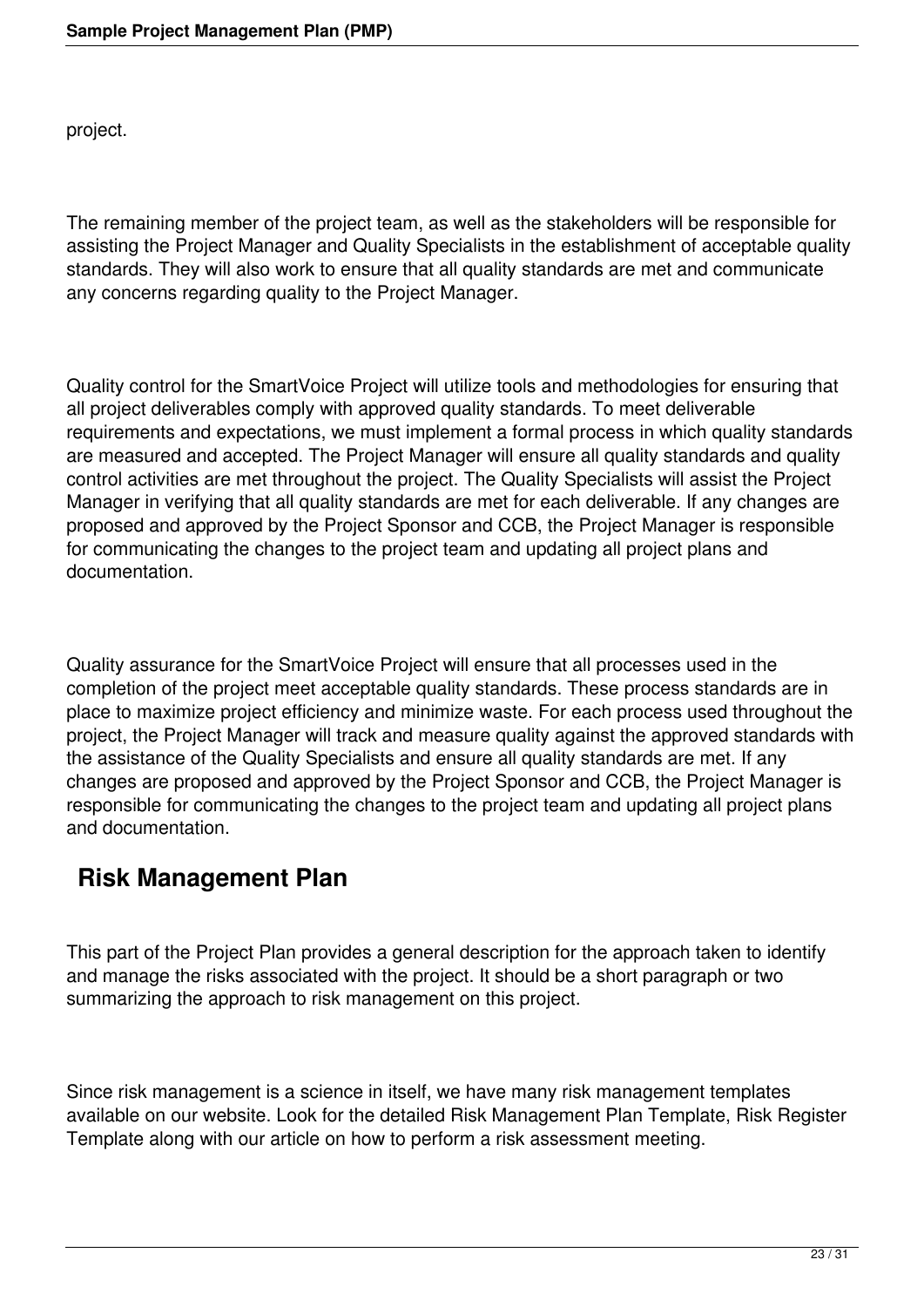The approach for managing risks for the SmartVoice Project includes a methodical process by which the project team identifies, scores, and ranks the various risks. Every effort will be made to proactively identify risks ahead of time in order to implement a mitigation strategy from the project's onset. The most likely and highest impact risks were added to the project schedule to ensure that the assigned risk managers take the necessary steps to implement the mitigation response at the appropriate time during the schedule. Risk managers will provide status updates on their assigned risks in the bi-weekly project team meetings, but only when the meetings include their risk's planned timeframe.

Upon the completion of the project, during the closing process, the project manager will analyze each risk as well as the risk management process. Based on this analysis, the project manager will identify any improvements that can be made to the risk management process for future projects. These improvements will be captured as part of the lessons learned knowledge base.

# **Risk Register**

The Risk Register for this project is provided here

## **Staffing Management Plan**

Here the Project Plan Template discusses how you plan to staff the project. This section should include discussion on matrixed or projectized organizational structure depending on which is being used for this project. This section of the project plan should also include how resources will be procured and managed as well as the key resources needed for the project.

The SmartVoice Project will consist of a matrix structure with support from various internal organizations. All work will be performed internally. Staffing requirements for the SmartVoice Project include the following:

Project Manager (1 position) – responsible for all management for the SmartVoice Project. The Project Manager is responsible for planning, creating, and/or managing all work activities, variances, tracking, reporting, communication, performance evaluations, staffing, and internal coordination with functional managers.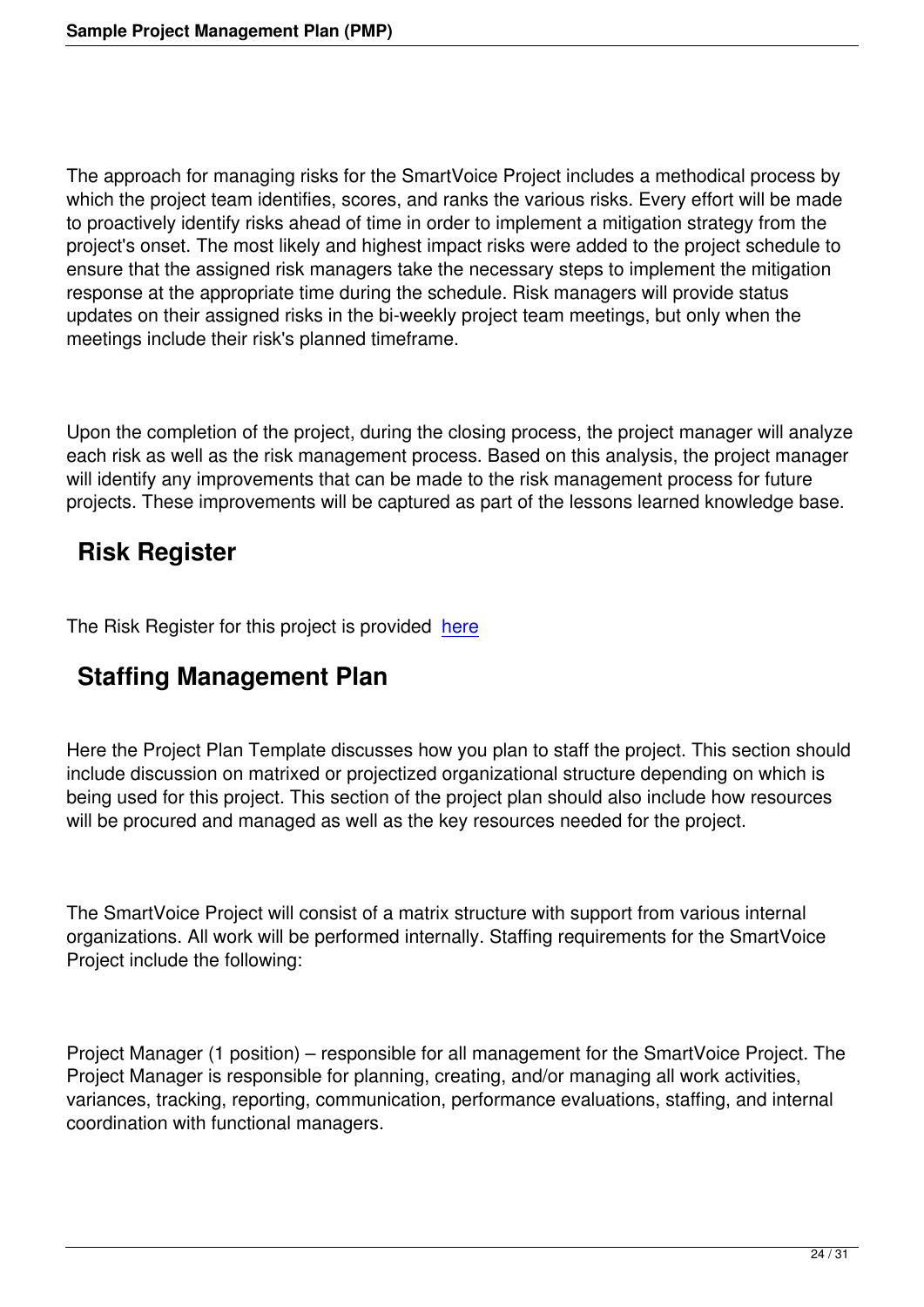Senior Programmer (1 position) – responsible for oversight of all coding and programming tasks for the SmartVoice Project as well as ensuring functionality is compliant with quality standards. Responsible for working with the Project Manager to create work packages, manage risk, manage schedule, identify requirements, and create reports. The Senior Programmer will be managed by the Project Manager who will provide performance feedback to the functional manager.

Programmer (1 position) – responsible for coding and programming for the SmartVoice Project. All coding and programming tasks will be reviewed by the Senior Programmer prior to implementation. Responsibilities also include assisting with risk identification, determining impacts of change requests, and status reporting. The Programmer will be managed by the Project Manager and feedback will be provided to the functional manager for performance evaluations by the Project Manager and Senior Programmer.

Senior Quality Specialist (1 position) – responsible for assisting the Project Manager in creating quality control and assurance standards. The Senior Quality Specialist is also responsible for maintaining quality control and assurance logs throughout the project. The Senior Quality Specialist will be managed by the Project Manager who will also provide feedback to the functional manager for performance evaluations.

Quality Specialist (1 position) – responsible for assisting the Project Manager and Senior Quality Specialist in creating and tracking quality control and assurance standards. The Quality Specialist will have primary responsibility for compiling quality reporting and metrics for the Project Manager to communicate. The Quality Specialist will be managed by the Project Manager who will provide feedback, along with the Senior Quality Specialist to the functional manager for performance evaluations.

Technical Writer (1 position) – responsible for compiling all project documentation and reporting into organizational formats. Responsible for assisting the Project Manager in Configuration Management and revision control for all project documentation. Responsible for scribing duties during all project meetings and maintaining all project communication distribution lists. The Technical Writer will be managed by the Project Manager who will also provide feedback to the functional manager for performance evaluations.

Testing Specialist (1 position) – responsible for helping establish testing specifications for the SmartVoice Project with the assistance of the Project Manager and Programmers. Responsible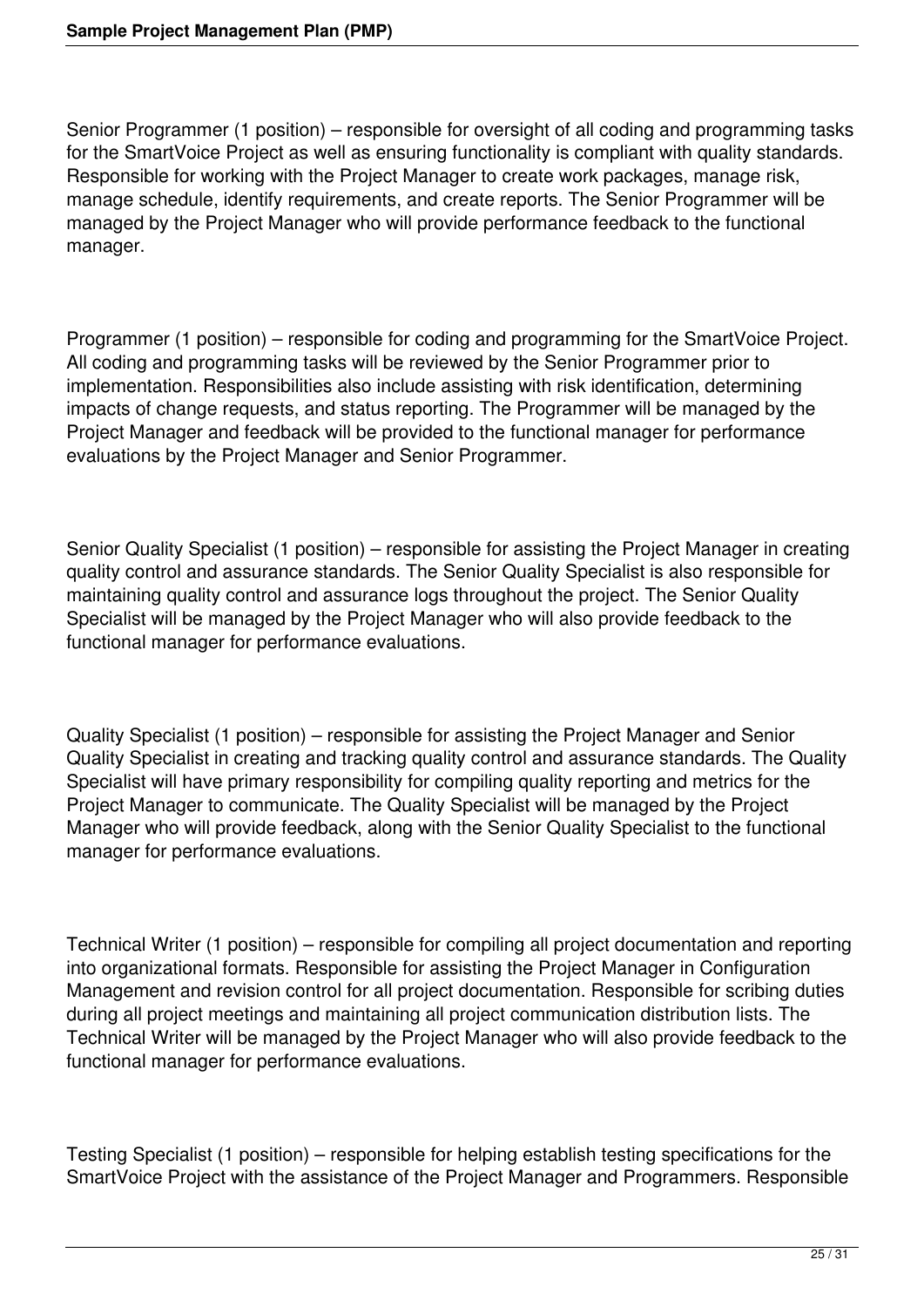for ensuring all testing is complete and documented in accordance with TSI standards. Responsible for ensuring all testing resources are coordinated. The Testing Specialist will be managed by the Project Manager who will also provide feedback to the functional manager for performance evaluations.

The Project Manager will negotiate with all necessary TSI functional managers in order to identify and assign resources for the SmartVoice Project. All resources must be approved by the appropriate functional manager before the resource may begin any project work. The project team will not be co-located for this project and all resources will remain in their current workspace.

### **Resource Calendar**

Include a Resource Calendar as part of your project plan. The resource calendar identifies key resources needed for the project and the times/durations they'll be needed. Some resources may be needed for the entire length of the project while others may only be required for a portion of the project. This information must be agreed to by the Project Sponsor and Functional Managers prior to beginning the project.

The SmartVoice Project will require all project team members for the entire duration of the project although levels of effort will vary as the project progresses. The Project is scheduled to last one year with standard 40 hour work weeks. If a project team member is not required for a full 40 hour work week at any point during the project, their efforts outside of the SmartVoice Project will be at the discretion of their Functional Manager.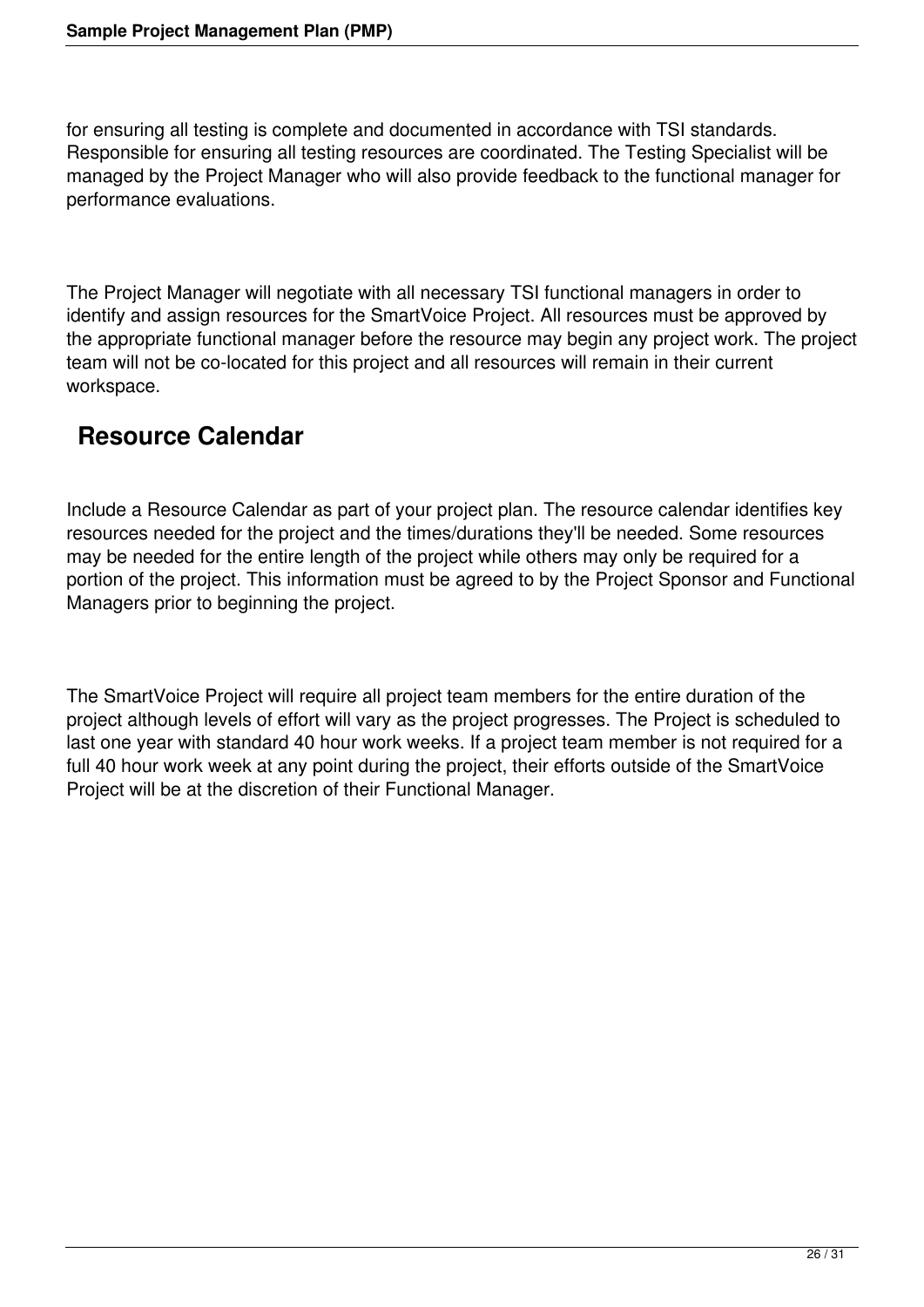

This section of the Project Plan Template contains the cost baseline for the project upon which cost management will be based. The project will use earned value metrics to track and manage costs and the cost baseline provides the basis for the tracking, reporting, and management of costs.

The cost baseline for the SmartVoice project includes all budgeted costs for the successful completion of the project.

**Project Phase** 

**Budgeted Total** 

**Comments** 

Planning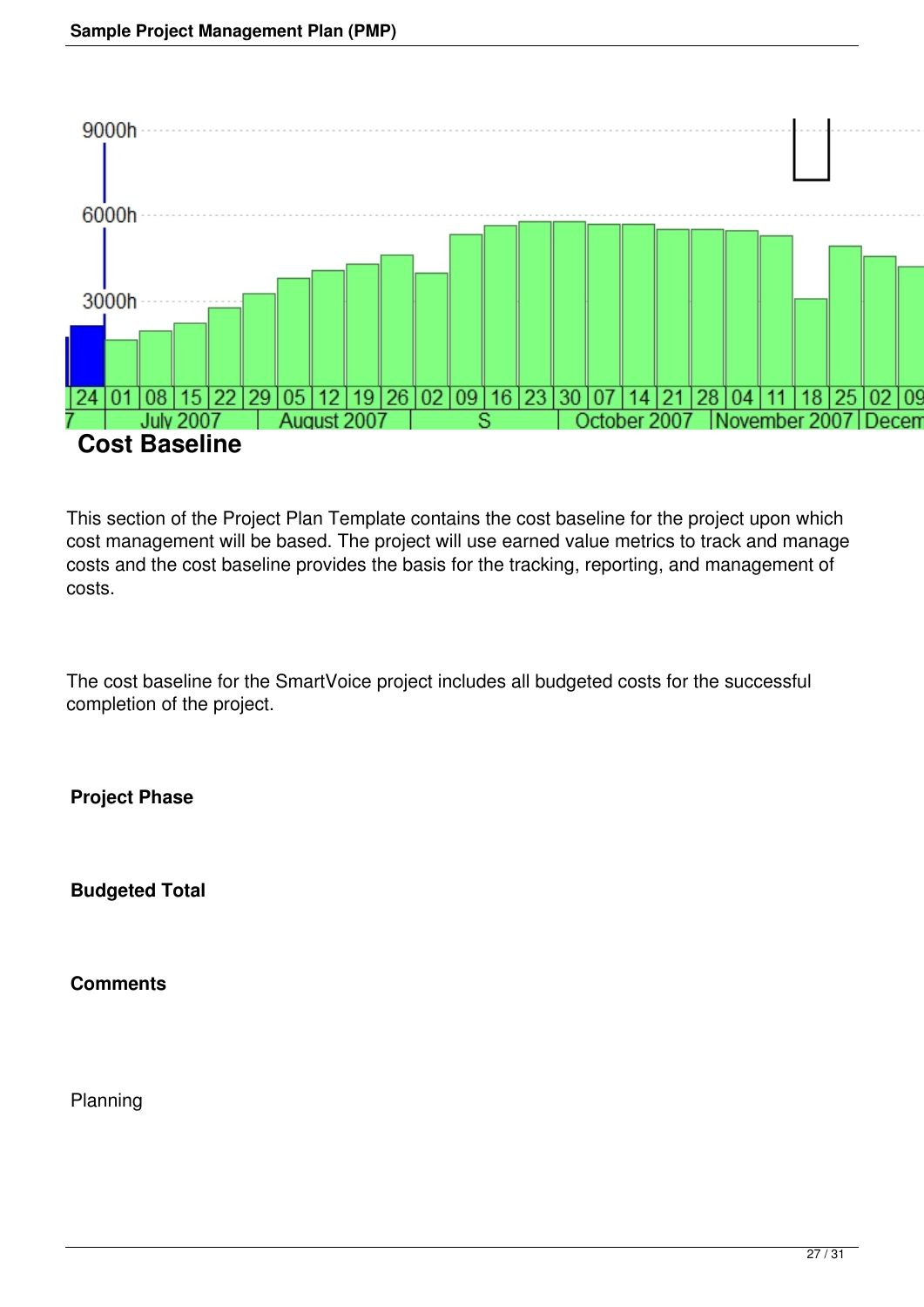\$350,000

Includes work hours for all project team members for gathering requirements and planning project

Design

\$250,000

Includes work hours for all project team members for work on SmartVoice conceptual design

Coding

\$200,000

Includes all work hours for coding of SmartVoice

**Testing** 

\$175,000

Includes all work hours for testing (including beta testing) of SmartVoice software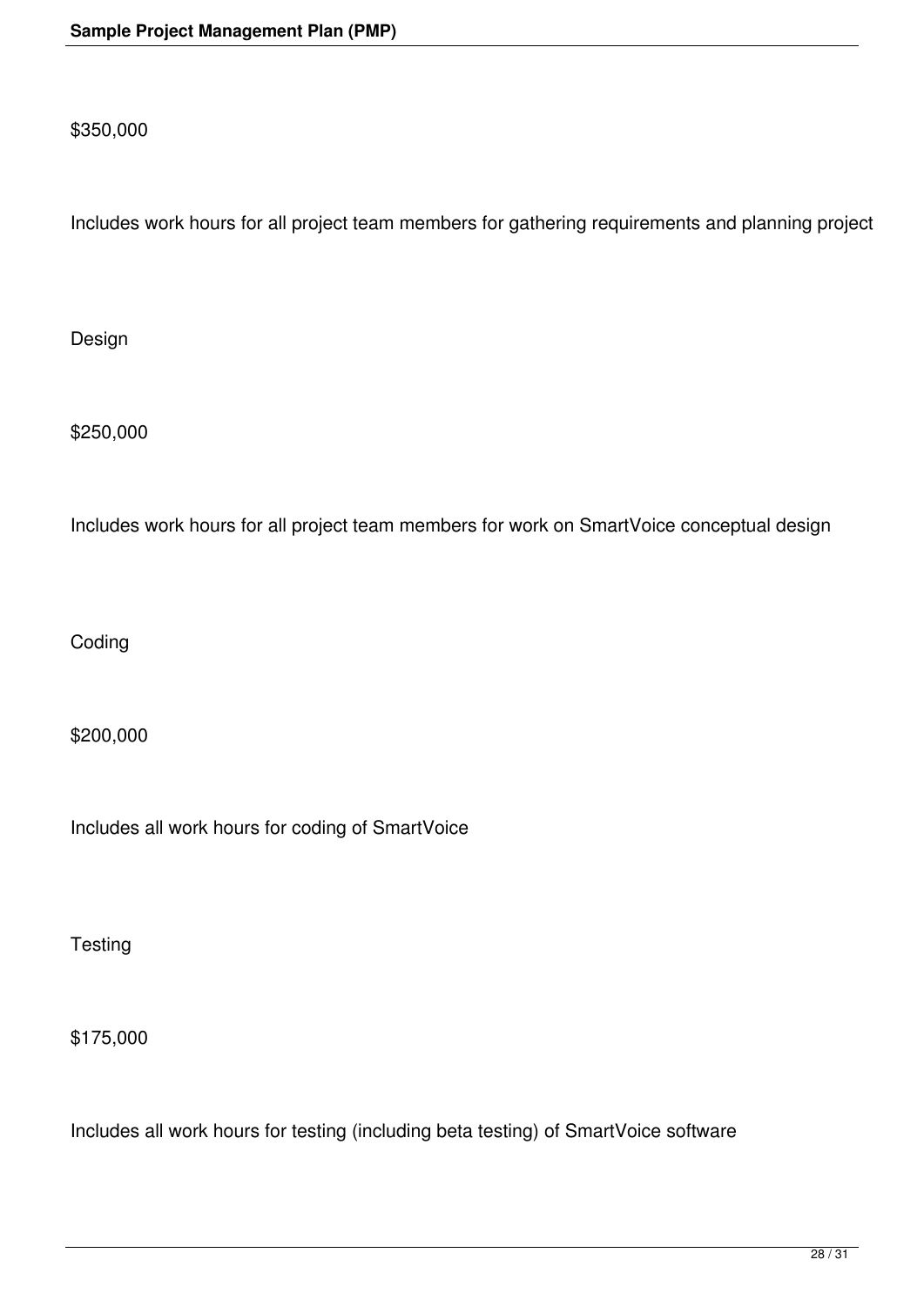Transition and Closeout

\$150,000

Includes all work hours for transition to operations and project closeout

# **Quality Baseline**

This section of the Project Management Plan should include the quality baseline for the project. The purpose of this baseline is to provide a basis for ensuring that quality can be measured to determine if acceptable quality levels have been achieved. It is important for all projects to clearly define and communicate quality standards and the quality baseline serves this purpose. This is why the quality baseline is included in the Project Management Plan Template.

The SmartVoice Project must meet the quality standards established in the quality baseline. The quality baseline is the baseline which provides the acceptable quality levels of the SmartVoice Project. The software must meet or exceed the quality baseline values in order to achieve success.

**Item** 

**Acceptable Level** 

**Comments** 

Voice Recognition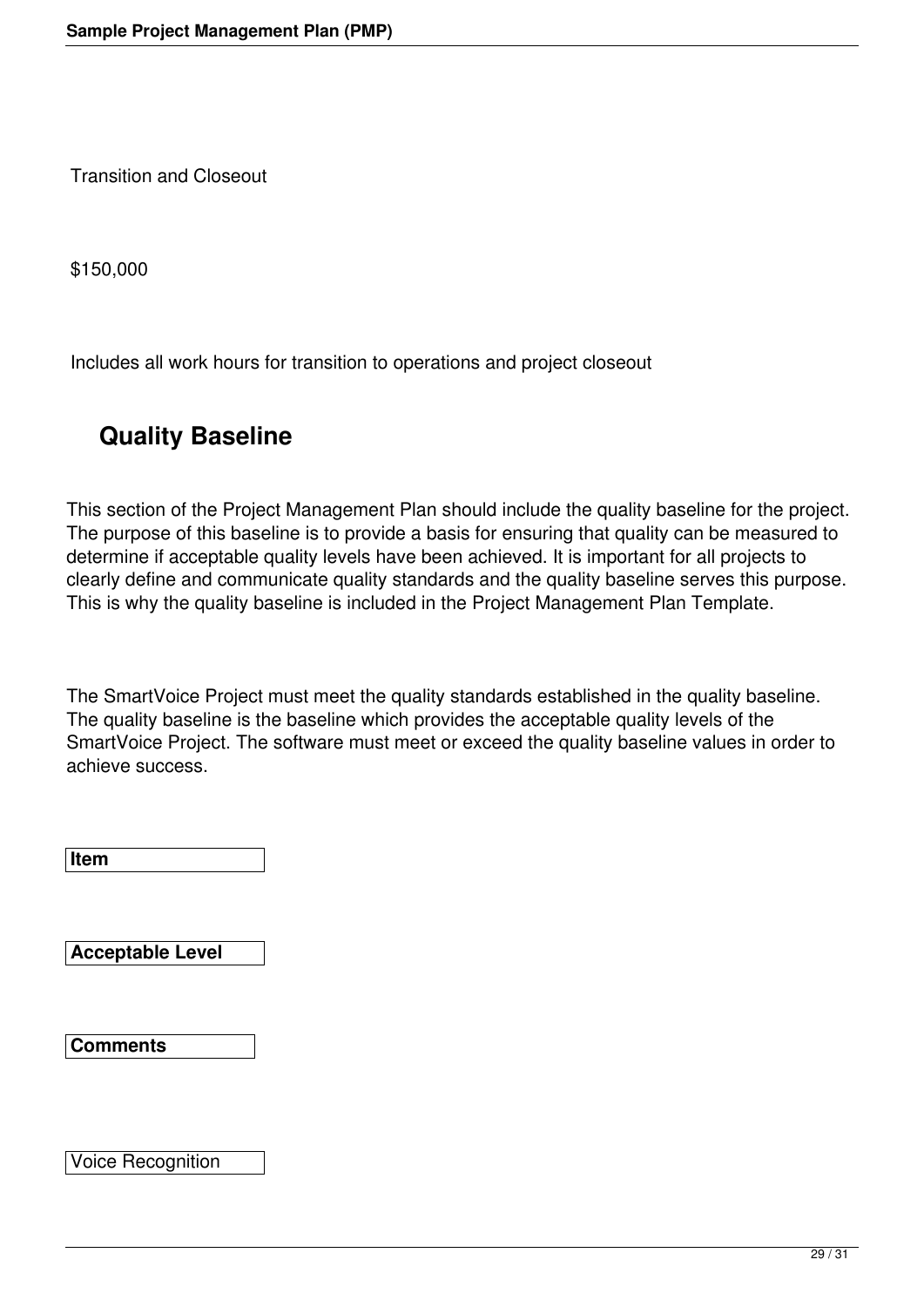At least 98% recognition level with 2% or less errors in text

Using standard TSI English language databases

**Compatibility** 

No errors associated with running software with compatible applications

Using the suite of applications

Supporting Documentation

Less than 1% failure rate in beta testing new users to run setup and execute software functionality

Source: projectmanagementdocs.com

Also see more sample project plans:

- Sample Quality Management Plan